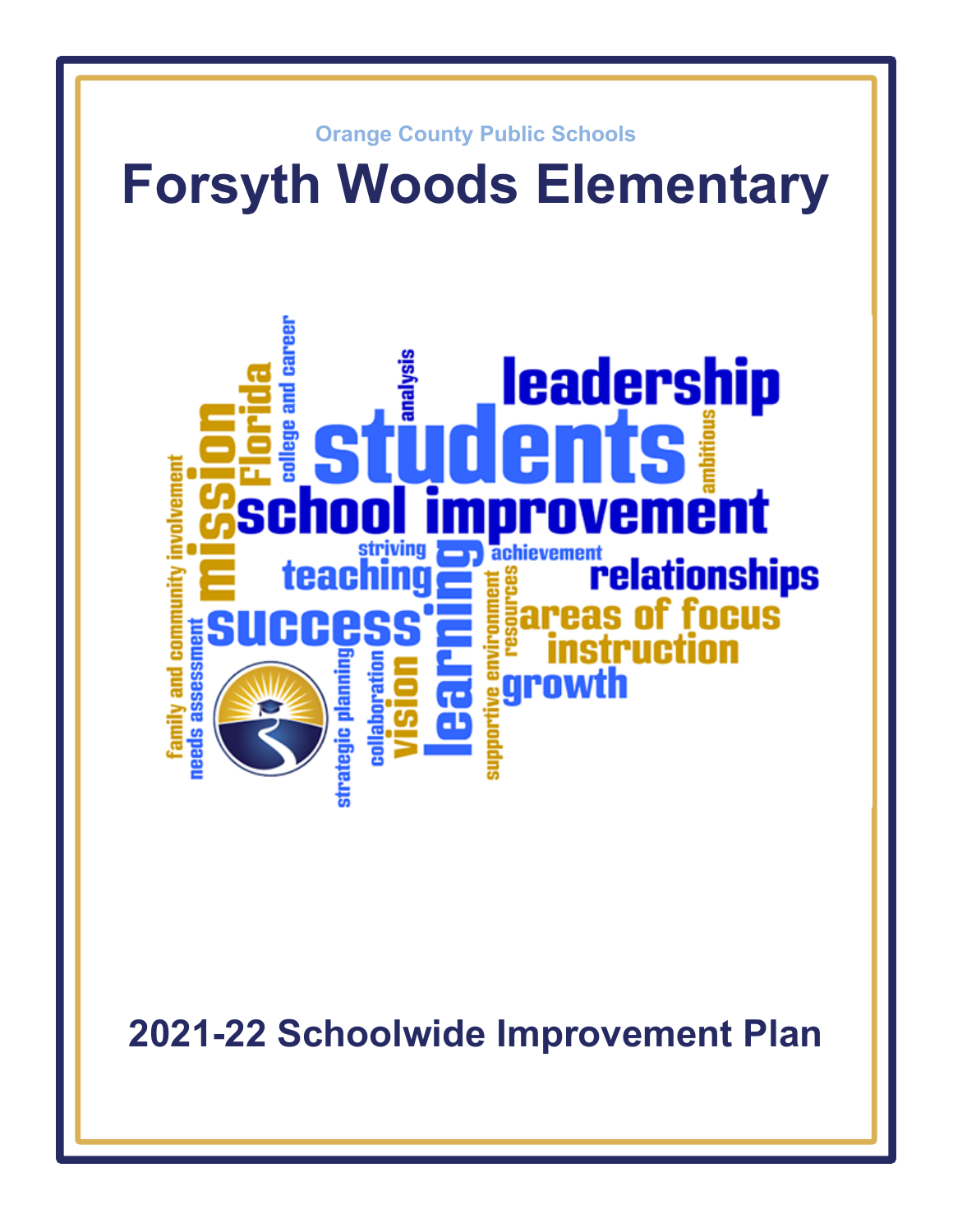# **Table of Contents**

| <b>School Demographics</b>                | 3  |
|-------------------------------------------|----|
| <b>Purpose and Outline of the SIP</b>     | 4  |
| <b>School Information</b>                 | 5  |
| <b>Needs Assessment</b>                   | 8  |
| <b>Planning for Improvement</b>           | 16 |
| <b>Positive Culture &amp; Environment</b> | 23 |
| <b>Budget to Support Goals</b>            | 24 |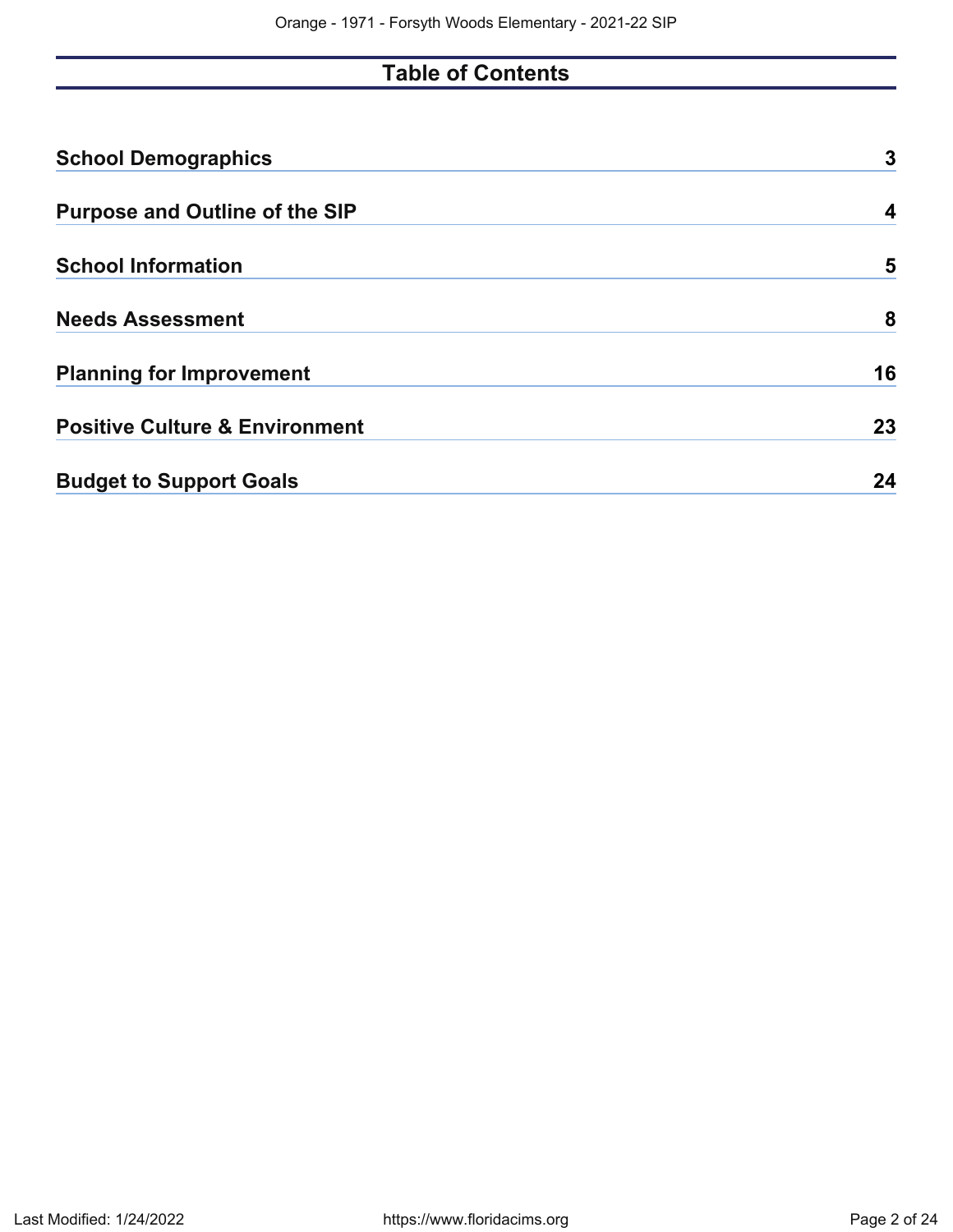Orange - 1971 - Forsyth Woods Elementary - 2021-22 SIP

# **Forsyth Woods Elementary**

6651 CURTIS ST, Orlando, FL 32807

https://forsythwoodses.ocps.net/

# <span id="page-2-0"></span>**Demographics**

# **Principal: Kelly Maldonado** Start Date for this Principal: 6/24/2018

| <b>2019-20 Status</b><br>(per MSID File)                                                                                            | Active                                                                                                                                                                                                                                      |
|-------------------------------------------------------------------------------------------------------------------------------------|---------------------------------------------------------------------------------------------------------------------------------------------------------------------------------------------------------------------------------------------|
| <b>School Type and Grades Served</b><br>(per MSID File)                                                                             | <b>Elementary School</b><br><b>PK-5</b>                                                                                                                                                                                                     |
| <b>Primary Service Type</b><br>(per MSID File)                                                                                      | K-12 General Education                                                                                                                                                                                                                      |
| 2018-19 Title I School                                                                                                              | Yes                                                                                                                                                                                                                                         |
| 2018-19 Economically<br><b>Disadvantaged (FRL) Rate</b><br>(as reported on Survey 3)                                                | [Data Not Available]                                                                                                                                                                                                                        |
| 2018-19 ESSA Subgroups Represented<br>(subgroups with 10 or more students)<br>(subgroups in orange are below the federal threshold) | <b>Asian Students</b><br><b>Black/African American Students</b><br><b>Economically Disadvantaged Students</b><br><b>English Language Learners</b><br><b>Hispanic Students</b><br><b>Students With Disabilities</b><br><b>White Students</b> |
| <b>School Grades History</b>                                                                                                        | 2018-19: B $(55%)$<br>2017-18: B $(56\%)$<br>2016-17: B $(55%)$<br>2015-16: C (46%)                                                                                                                                                         |
| 2019-20 School Improvement (SI) Information*                                                                                        |                                                                                                                                                                                                                                             |
| <b>SI Region</b>                                                                                                                    | Southeast                                                                                                                                                                                                                                   |
| <b>Regional Executive Director</b>                                                                                                  | <b>LaShawn Russ-Porterfield</b>                                                                                                                                                                                                             |
| <b>Turnaround Option/Cycle</b>                                                                                                      | N/A                                                                                                                                                                                                                                         |
| Year                                                                                                                                |                                                                                                                                                                                                                                             |
| <b>Support Tier</b>                                                                                                                 |                                                                                                                                                                                                                                             |
| <b>ESSA Status</b>                                                                                                                  | [not available]                                                                                                                                                                                                                             |
| * As defined under Rule 6A-1.099811, Florida Administrative Code. For more information, click here.                                 |                                                                                                                                                                                                                                             |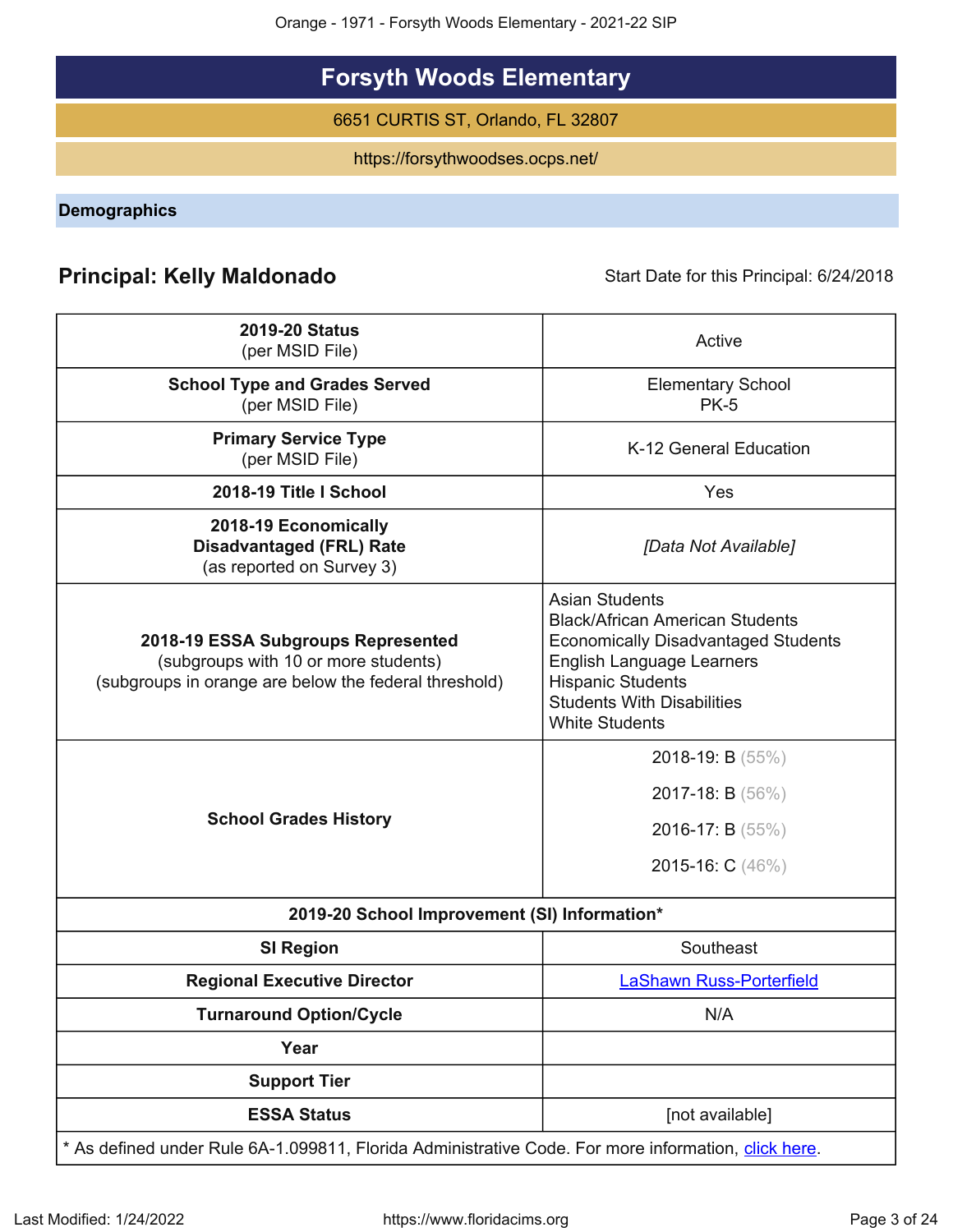#### **School Board Approval**

This plan is pending approval by the Orange County School Board.

#### **SIP Authority**

Section 1001.42(18), Florida Statutes, requires district school boards to annually approve and require implementation of a Schoolwide Improvement Plan (SIP) for each school in the district that has a school grade of D or F. This plan is also a requirement for Targeted Support and Improvement (TS&I) and Comprehensive Support and Improvement (CS&I) schools pursuant to 1008.33 F.S. and the Every Student Succeeds Act (ESSA).

To be designated as TS&I, a school must have one or more ESSA subgroup(s) with a Federal Index below 41%. This plan shall be approved by the district. There are three ways a school can be designated as CS&I:

- 1. have a school grade of D or F
- 2. have a graduation rate of 67% or lower
- 3. have an overall Federal Index below 41%.

For these schools, the SIP shall be approved by the district as well as the Bureau of School Improvement.

The Florida Department of Education (FDOE) SIP template meets all statutory and rule requirements for traditional public schools and incorporates all components required for schools receiving Title I funds. This template is required by State Board of Education Rule 6A-1.099811, Florida Administrative Code, for all noncharter schools with a current grade of D or F, or a graduation rate 67% or less. Districts may opt to require a SIP using a template of its choosing for schools that do not fit the aforementioned conditions. This document was prepared by school and district leadership using the FDOE's school improvement planning web application located at [www.floridacims.org.](https://www.floridacims.org)

#### <span id="page-3-0"></span>**Purpose and Outline of the SIP**

The SIP is intended to be the primary artifact used by every school with stakeholders to review data, set goals, create an action plan and monitor progress. The Florida Department of Education encourages schools to use the SIP as a "living document" by continually updating, refining and using the plan to guide their work throughout the year. This printed version represents the SIP as of the "Date Modified" listed in the footer.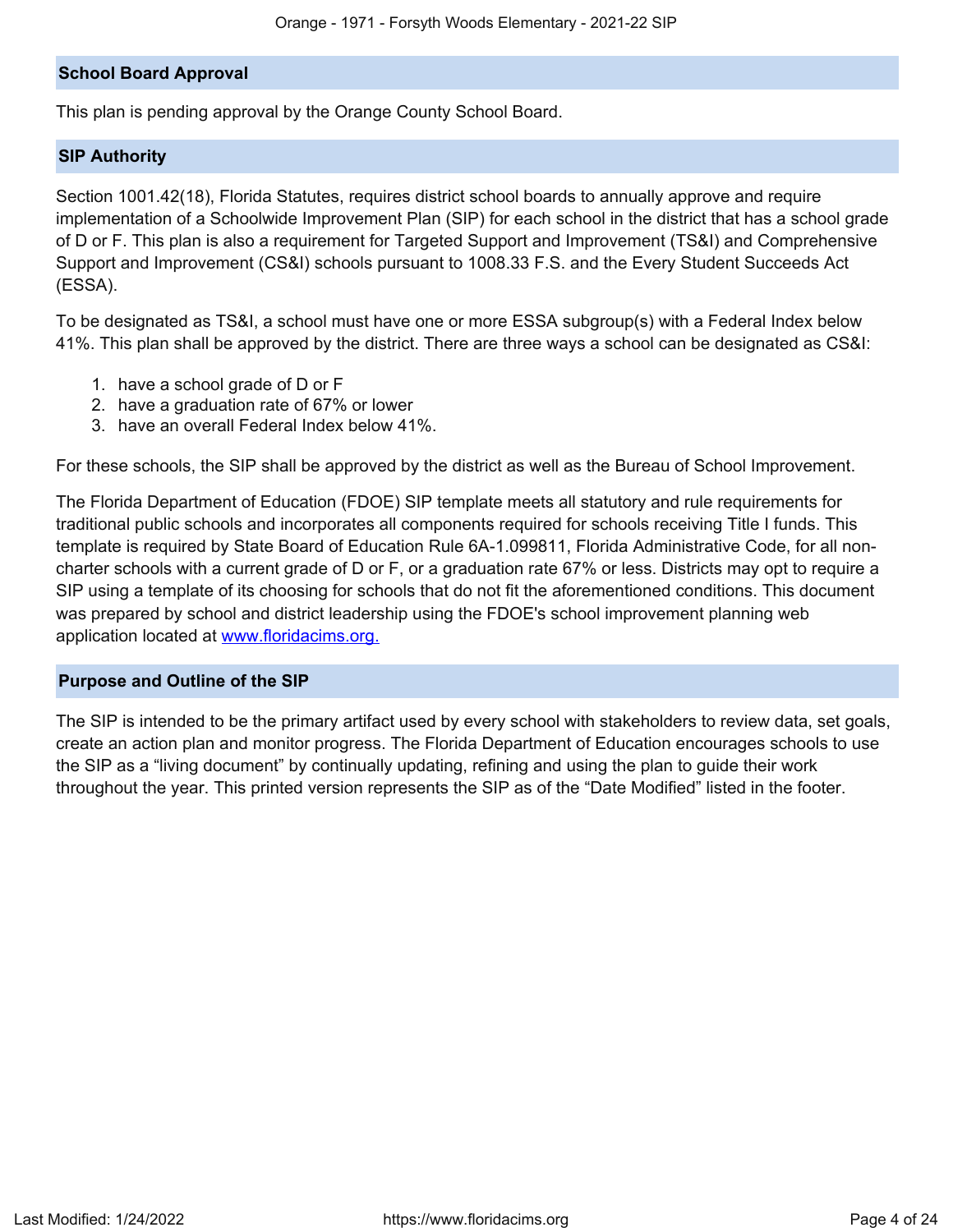# **Part I: School Information**

#### <span id="page-4-0"></span>**School Mission and Vision**

#### **Provide the school's mission statement.**

With the support of families and the community, we create enriching and diverse pathways that lead our students to success

#### **Provide the school's vision statement.**

To ensure every student has a promising and successful future

#### **School Leadership Team**

#### **Membership**

Identify the name, email address, position title, and job duties/responsibilities for each member of the school leadership team.**:**

| <b>Name</b>                   | <b>Title</b>                      | <b>Job Duties and</b><br><b>Responsibilities</b> |                                                                                                                                                                                                                                                                                                                                                                                                                                  |
|-------------------------------|-----------------------------------|--------------------------------------------------|----------------------------------------------------------------------------------------------------------------------------------------------------------------------------------------------------------------------------------------------------------------------------------------------------------------------------------------------------------------------------------------------------------------------------------|
| Maldonado, Principal<br>Kelly |                                   |                                                  | The job duties and responsibilities of the principal are to<br>ensure all areas of the school improvement plan are<br>implemented with fidelity. In addition, the principal is<br>responsible for ensuring the budget and funding<br>resources are appropriately allocated to support the<br>areas of focus and action plan items.                                                                                               |
| Clemente,<br>Luriela          | Assistant<br>Principal            |                                                  | The job duties and responsibilities of the assistant<br>principal include supporting the principal to ensure that<br>all areas of the School Improvement Plan are<br>implemented on a timely manner. In addition, the<br>assistant principal ensures that the right progress<br>monitoring tools are in place and functioning so teachers<br>have the information needed to drive instruction and<br>impact student achievement. |
| Zagarella,<br>Jennifer        | Curriculum<br>Resource<br>Teacher |                                                  | The job duties and responsibilities for Mrs. Zagarella<br>include the Curriculum Resource Teacher, Testing<br>Coordinator and Math Coach to support teachers and<br>classroom instruction.                                                                                                                                                                                                                                       |
| Hartley,<br><b>Kimberly</b>   | Instructional<br>Coach            |                                                  | The job duties and responsibilities of Mrs. Hartley is to<br>serve the teachers as an Instructional Coach. Mrs.<br>Hartley supports the action plan of the SIP while<br>supporting classroom teachers with new initiatives and<br>strategies to improve student achievement.                                                                                                                                                     |
|                               |                                   |                                                  |                                                                                                                                                                                                                                                                                                                                                                                                                                  |

# **Demographic Information**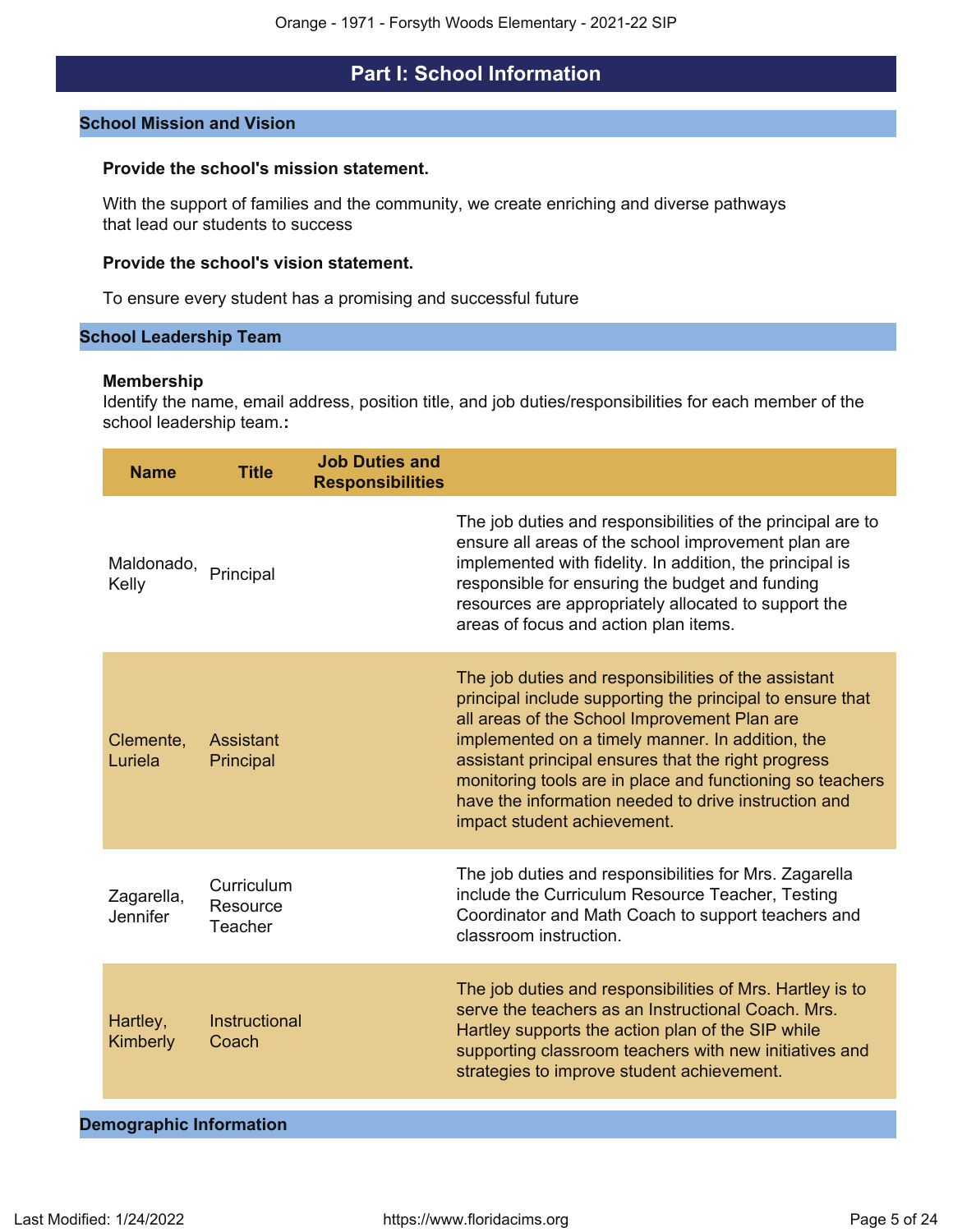#### **Principal start date**

Sunday 6/24/2018, Kelly Maldonado

**Number of teachers with a 2019 3-year aggregate or a 1-year Algebra state VAM rating of Highly Effective.** *Note: For UniSIG Supplemental Teacher Allocation, teachers must have at least 10 student assessments.*

3

**Number of teachers with a 2019 3-year aggregate or a 1-year Algebra state VAM rating of Effective.** *Note: For UniSIG Supplemental Teacher Allocation, teachers must have at least 10 student assessments.*

4

**Total number of teacher positions allocated to the school** 46

**Total number of students enrolled at the school** 430

**Identify the number of instructional staff who left the school during the 2020-21 school year.** 1

**Identify the number of instructional staff who joined the school during the 2021-22 school year.** 7

**Demographic Data**

**Early Warning Systems**

#### **2021-22**

**The number of students by grade level that exhibit each early warning indicator listed:**

|                                                                                                                 |          |          |               |                    |                | <b>Grade Level</b> |                |                |                |          |                 |          |          | Total          |
|-----------------------------------------------------------------------------------------------------------------|----------|----------|---------------|--------------------|----------------|--------------------|----------------|----------------|----------------|----------|-----------------|----------|----------|----------------|
| <b>Indicator</b>                                                                                                | K        |          | $\mathbf{2}$  | 3                  | 4              | 5                  |                |                | 6 7 8          | $-9$     | 10 <sup>°</sup> | 11       |          |                |
| Number of students enrolled                                                                                     | 27       | 78.      | 65            | 92                 | 75 88          |                    | $\overline{0}$ | $\overline{0}$ | $\Omega$       | $\Omega$ | $\Omega$        | $\Omega$ | 0        | 425            |
| Attendance below 90 percent                                                                                     | 14       |          |               | 32 18 28 18 23 0 0 |                |                    |                |                | $\overline{0}$ | $\Omega$ | 0               | $\Omega$ | $\Omega$ | 133            |
| One or more suspensions                                                                                         | $\Omega$ | 2        | $\mathcal{P}$ |                    |                | 1                  | 0              | $\Omega$       | $\Omega$       | $\Omega$ | $\Omega$        | $\Omega$ | $\Omega$ | $\overline{7}$ |
| Course failure in ELA                                                                                           | $\Omega$ | $\Omega$ | $\Omega$      | $\Omega$           | 3              | $\overline{4}$     | $\Omega$       | $\Omega$       | $\Omega$       | $\Omega$ | $\Omega$        | $\Omega$ | $\Omega$ | $\overline{7}$ |
| Course failure in Math                                                                                          | $\Omega$ | 0        | $\Omega$      | $\Omega$           | $\overline{2}$ | 3                  | $\overline{0}$ | $\overline{0}$ | $\Omega$       | $\Omega$ | $\Omega$        | $\Omega$ | 0        | 5              |
| Level 1 on 2019 statewide FSA ELA<br>assessment                                                                 | $\Omega$ | $\Omega$ | $\Omega$      | $\Omega$           | $\Omega$       | 11                 | $\overline{0}$ | $\Omega$       | $\Omega$       | $\Omega$ | $\Omega$        | $\Omega$ | $\Omega$ | 11             |
| Level 1 on 2019 statewide FSA Math<br>assessment                                                                | $\Omega$ | $\Omega$ | $\Omega$      | $\Omega$           | $\overline{0}$ | 8                  | $0000$         |                |                |          | $\overline{0}$  | $\Omega$ | $\Omega$ | 8              |
| Number of students with a substantial<br>reading deficiency                                                     | $\Omega$ | $\Omega$ | $\Omega$      | $\Omega$           | $\Omega$       | $\overline{0}$     | $\overline{0}$ | $\Omega$       | $\overline{0}$ | $\Omega$ | $\Omega$        | $\Omega$ | $\Omega$ |                |
|                                                                                                                 | $\Omega$ | $\Omega$ | $\Omega$      | $\Omega$           | $\Omega$       | $\Omega$           | $\Omega$       | $\Omega$       | $\Omega$       | $\Omega$ | $\Omega$        | $\Omega$ | $\Omega$ |                |
| the contract of the contract of the contract of the contract of the contract of the contract of the contract of |          |          |               |                    |                |                    |                |                |                |          |                 |          |          |                |

**The number of students with two or more early warning indicators:**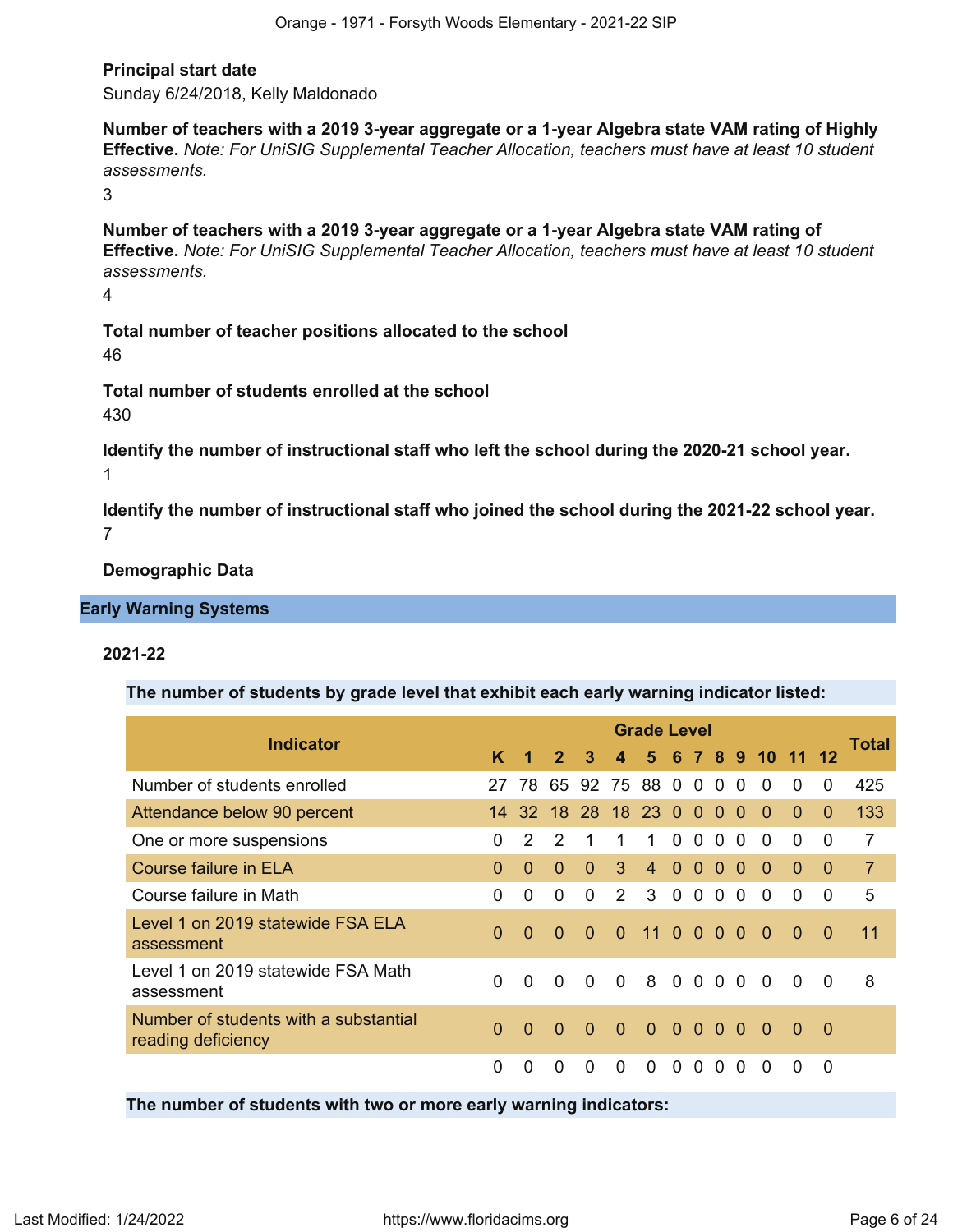| <b>Indicator</b>                     |  |  | <b>Grade Level</b> |  |  |                              |       |
|--------------------------------------|--|--|--------------------|--|--|------------------------------|-------|
|                                      |  |  |                    |  |  | K 1 2 3 4 5 6 7 8 9 10 11 12 | Total |
| Students with two or more indicators |  |  |                    |  |  | 0 0 1 1 2 14 0 0 0 0 0 0 0   |       |

#### **The number of students identified as retainees:**

| Indicator                              | <b>Grade Level</b> |  |  |  |  |  |  |  |  |  |  |                              |  |       |  |
|----------------------------------------|--------------------|--|--|--|--|--|--|--|--|--|--|------------------------------|--|-------|--|
|                                        |                    |  |  |  |  |  |  |  |  |  |  | K 1 2 3 4 5 6 7 8 9 10 11 12 |  | Total |  |
| <b>Retained Students: Current Year</b> |                    |  |  |  |  |  |  |  |  |  |  | 0 0 0 0 0 0 0 0 0 0 0 0 0    |  |       |  |
| Students retained two or more times    |                    |  |  |  |  |  |  |  |  |  |  | 0 0 0 0 0 0 0 0 0 0 0 0 0    |  |       |  |

# **Date this data was collected or last updated**

Friday 7/16/2021

#### **2020-21 - As Reported**

#### **The number of students by grade level that exhibit each early warning indicator:**

| <b>Indicator</b>                          |          |          |                     |                |                | <b>Grade Level</b> |          |          |                |          |                      |                |     |       |
|-------------------------------------------|----------|----------|---------------------|----------------|----------------|--------------------|----------|----------|----------------|----------|----------------------|----------------|-----|-------|
|                                           | K.       | 47       | $2 \quad 3$         |                |                |                    |          |          |                |          | 4 5 6 7 8 9 10 11 12 |                |     | Total |
| Number of students enrolled               |          |          | 43 57 76 82 98 82 0 |                |                |                    |          | 0        | 0 <sub>0</sub> |          | - 0                  | - 0            | - 0 | 438   |
| Attendance below 90 percent               | 10.      | 6        | 23 11 24 11 0 0 0 0 |                |                |                    |          |          |                |          | $\sim 0$             | - 0            | - 0 | 85    |
| One or more suspensions                   | 0        |          | $\overline{1}$      | $\Omega$       | $\overline{1}$ | 20000              |          |          |                |          | - 0                  | $\overline{0}$ | - 0 | $-5$  |
| Course failure in ELA                     | $\Omega$ | $\Omega$ | $\Omega$            | $\blacksquare$ |                | 4 0 0 0 0 0        |          |          |                |          | - 0                  | - 0            | - 0 | - 6   |
| Course failure in Math                    | $\Omega$ | $\Omega$ | $\Omega$            | $\Omega$       |                | 4 2 0 0            |          |          | - 0            | $\Omega$ | - 0                  | -0             | - 0 | 6     |
| Level 1 on 2019 statewide ELA assessment  | $\Omega$ | $\Omega$ | $\Omega$            | $\overline{0}$ | 13 19 0        |                    |          | $\Omega$ | $\Omega$       | 0        | - 0                  | -0             | - 0 | 32    |
| Level 1 on 2019 statewide Math assessment | $\Omega$ | $\Omega$ | $\Omega$            | $\Omega$       | 10             | 18.                | $\Omega$ |          | $\Omega$       | $\Omega$ |                      |                |     | 28    |

#### **The number of students with two or more early warning indicators:**

|                                      |  |  |                              | <b>Grade Level</b> |  |  |  |       |
|--------------------------------------|--|--|------------------------------|--------------------|--|--|--|-------|
| Indicator                            |  |  | K 1 2 3 4 5 6 7 8 9 10 11 12 |                    |  |  |  | Total |
| Students with two or more indicators |  |  | 0 0 1 0 16 14 0 0 0 0 0 0 0  |                    |  |  |  |       |

#### **The number of students identified as retainees:**

| Indicator                              |  |  |  | <b>Grade Level</b> |  |  |                              | Total |
|----------------------------------------|--|--|--|--------------------|--|--|------------------------------|-------|
|                                        |  |  |  |                    |  |  | K 1 2 3 4 5 6 7 8 9 10 11 12 |       |
| <b>Retained Students: Current Year</b> |  |  |  |                    |  |  | 0 0 0 0 0 0 0 0 0 0 0 0 0    |       |
| Students retained two or more times    |  |  |  |                    |  |  | 0 0 0 0 0 0 0 0 0 0 0 0 0    |       |

#### **2020-21 - Updated**

**The number of students by grade level that exhibit each early warning indicator:**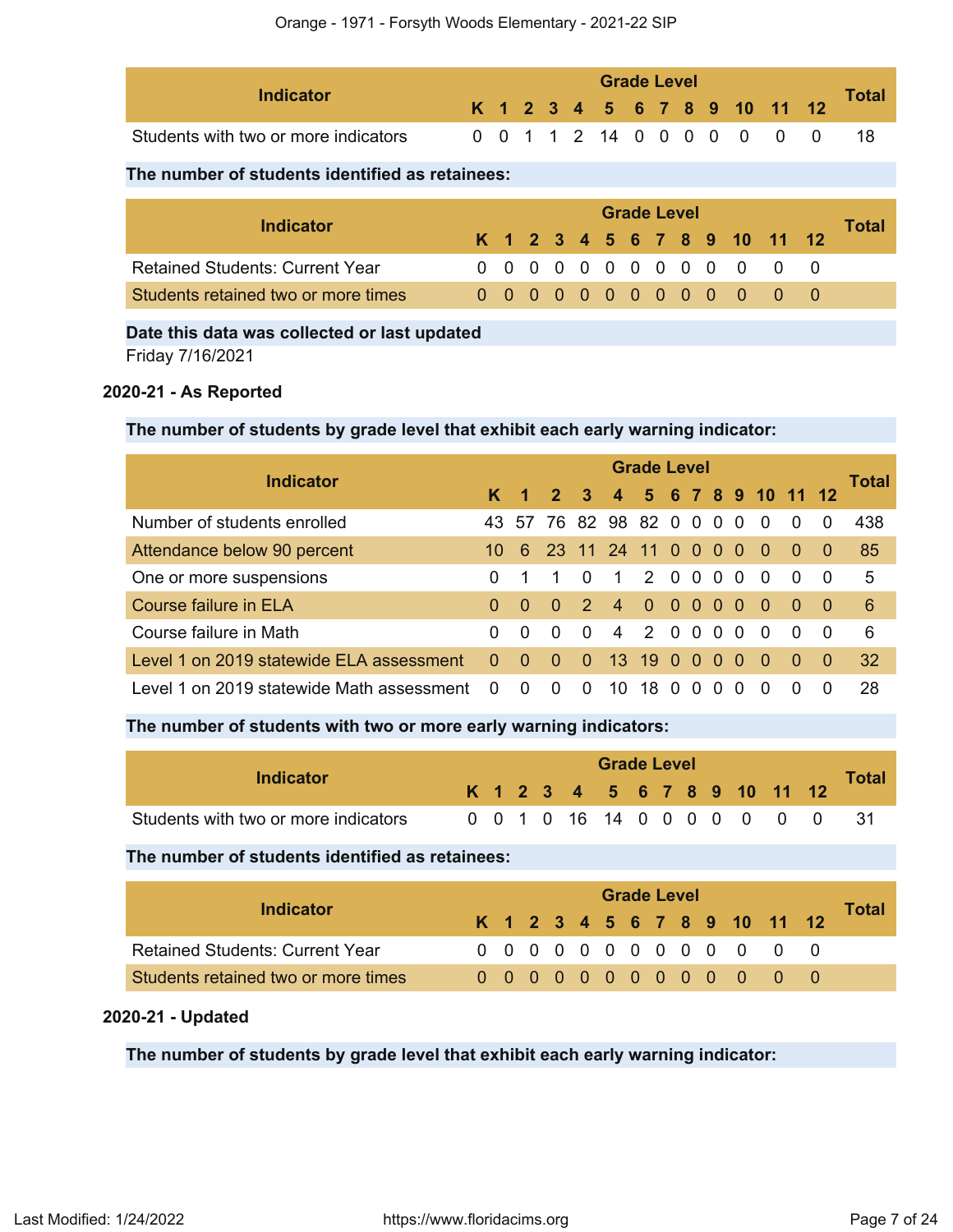| <b>Indicator</b>                          |              |                      |                     |               |                     | <b>Grade Level</b> |          |                   |          |     |                        |           |          | Total |
|-------------------------------------------|--------------|----------------------|---------------------|---------------|---------------------|--------------------|----------|-------------------|----------|-----|------------------------|-----------|----------|-------|
|                                           |              | $\blacktriangleleft$ | 2 <sup>7</sup>      | $\mathbf{3}$  |                     |                    |          |                   |          |     | 4 5 6 7 8 9 10 11 12   |           |          |       |
| Number of students enrolled               |              |                      | 43 57 76 82 98 82 0 |               |                     |                    |          | $0\quad 0\quad 0$ |          |     | - 0                    | $\Omega$  | $\Omega$ | 438   |
| Attendance below 90 percent               | 10           | 6                    |                     |               | 23 11 24 11 0 0 0 0 |                    |          |                   |          |     | - 0                    | $\bullet$ | - 0      | 85    |
| One or more suspensions                   |              | $\overline{1}$       | $\overline{1}$      | $\Omega$      | $\overline{1}$      | 2 0                |          | 000               |          |     | - 0                    | $\Omega$  | - 0      | 5     |
| Course failure in ELA                     | $\Omega$     | $\Omega$             | $\Omega$            | $\mathcal{P}$ | $\overline{4}$      | $\sim 0$           | -0       | - 0               | $\sim 0$ | - 0 | $\blacktriangle$ 0 -   | $\bullet$ | - 0      | - 6   |
| Course failure in Math                    | <sup>0</sup> | $\Omega$             | $\Omega$            | $\Omega$      | $\overline{4}$      | $\overline{2}$     | $\Omega$ | 0 <sub>0</sub>    |          | - 0 | $\Omega$               | $\Omega$  | - 0      | - 6   |
| Level 1 on 2019 statewide ELA assessment  | $\Omega$     | $\Omega$             | $\Omega$            | $\Omega$      | 13 <sup>°</sup>     | $-19$              | - 0      | $\Omega$          | $\Omega$ | - 0 | $\blacktriangleleft 0$ | $\Omega$  | - 0      | -32   |
| Level 1 on 2019 statewide Math assessment | $\Omega$     | $\Omega$             | $\Omega$            | $\Omega$      | 10                  | 18                 |          | $\mathbf{U}$      |          |     | $\Omega$               |           | $\Omega$ | 28    |

#### **The number of students with two or more early warning indicators:**

| Indicator                            |  |  |                              | <b>Grade Level</b> |  |  |  |   |              |
|--------------------------------------|--|--|------------------------------|--------------------|--|--|--|---|--------------|
|                                      |  |  | K 1 2 3 4 5 6 7 8 9 10 11 12 |                    |  |  |  |   | <b>Total</b> |
| Students with two or more indicators |  |  | 0 0 1 0 16 14 0 0 0 0 0 0    |                    |  |  |  | 0 |              |

#### **The number of students identified as retainees:**

| Indicator                              |  |  |  |  | <b>Grade Level</b> |  |                              |  |              |  |  |  |  |  |  |  |  |  |  |
|----------------------------------------|--|--|--|--|--------------------|--|------------------------------|--|--------------|--|--|--|--|--|--|--|--|--|--|
|                                        |  |  |  |  |                    |  | K 1 2 3 4 5 6 7 8 9 10 11 12 |  | <b>Total</b> |  |  |  |  |  |  |  |  |  |  |
| <b>Retained Students: Current Year</b> |  |  |  |  |                    |  | 0 0 0 0 0 0 0 0 0 0 0 0      |  |              |  |  |  |  |  |  |  |  |  |  |
| Students retained two or more times    |  |  |  |  |                    |  | 0000000000000                |  |              |  |  |  |  |  |  |  |  |  |  |

# **Part II: Needs Assessment/Analysis**

#### <span id="page-7-0"></span>**School Data Review**

Please note that the district and state averages shown here represent the averages for similar school types (elementary, middle, high school, or combination schools).

|                                   | 2021 |  |  | 2019 |                                                                |     | 2018 |                |     |
|-----------------------------------|------|--|--|------|----------------------------------------------------------------|-----|------|----------------|-----|
| <b>School Grade Component</b>     |      |  |  |      | School   District   State   School   District   State   School |     |      | District State |     |
| <b>ELA Achievement</b>            | 36%  |  |  | 48%  | 57%                                                            | 57% | 52%  | 56%            | 56% |
| <b>ELA Learning Gains</b>         | 32%  |  |  | 58%  | 58%                                                            | 58% | 60%  | 55%            | 55% |
| <b>ELA Lowest 25th Percentile</b> | 43%  |  |  | 59%  | 52%                                                            | 53% | 57%  | 48%            | 48% |
| Math Achievement                  | 32%  |  |  | 53%  | 63%                                                            | 63% | 66%  | 63%            | 62% |
| <b>Math Learning Gains</b>        | 20%  |  |  | 52%  | 61%                                                            | 62% | 51%  | 57%            | 59% |
| Math Lowest 25th Percentile       | 10%  |  |  | 52%  | 48%                                                            | 51% | 49%  | 46%            | 47% |
| Science Achievement               | 26%  |  |  | 60%  | 56%                                                            | 53% | 54%  | 55%            | 55% |

### **Grade Level Data Review - State Assessments**

**NOTE: This data is raw data and includes ALL students who tested at the school. This is not school grade data.**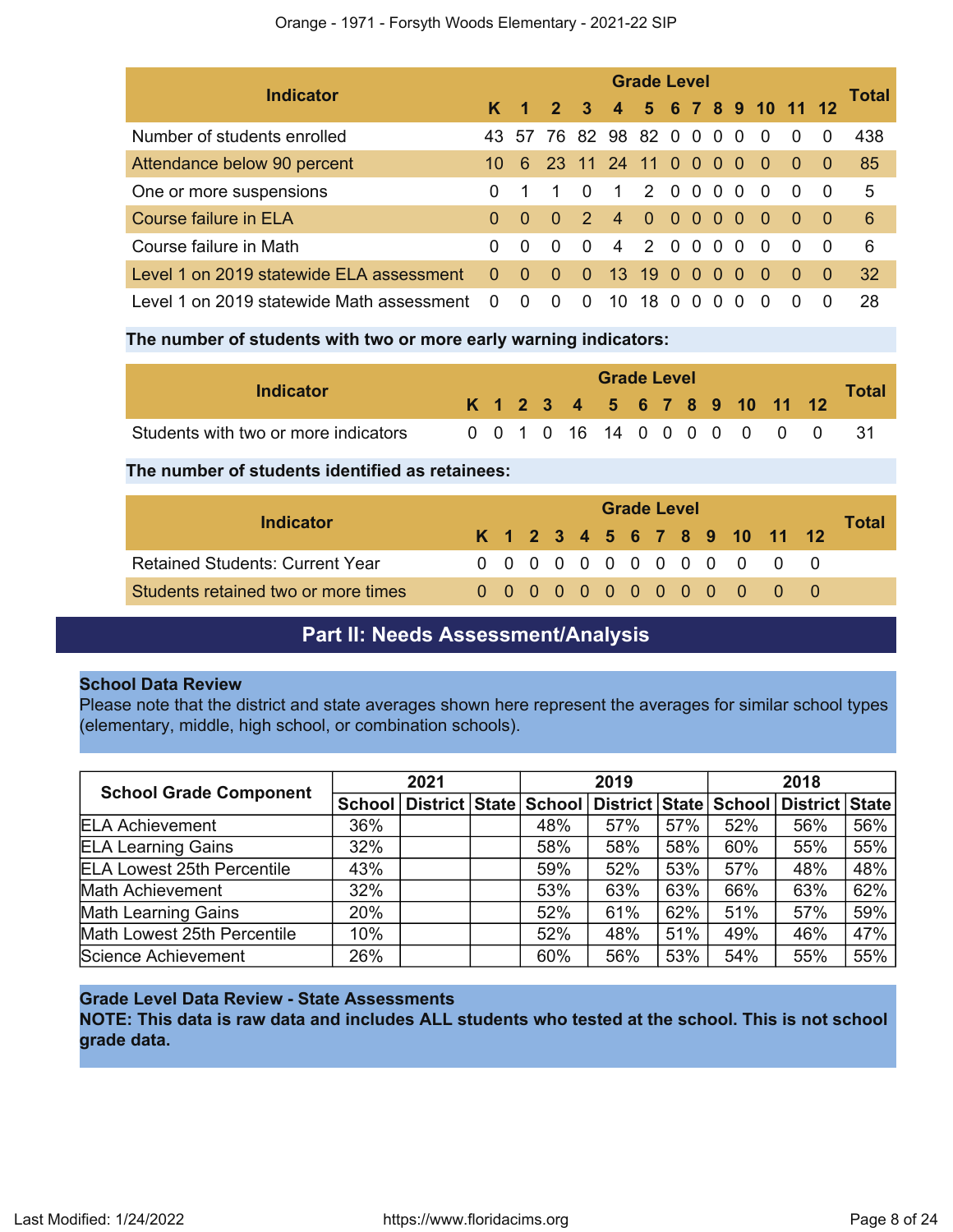|                          |      |               | <b>ELA</b>      |                                          |              |                                              |
|--------------------------|------|---------------|-----------------|------------------------------------------|--------------|----------------------------------------------|
| <b>Grade</b>             | Year | <b>School</b> | <b>District</b> | School-<br><b>District</b><br>Comparison | <b>State</b> | School-<br><b>State</b><br><b>Comparison</b> |
| 03                       | 2021 |               |                 |                                          |              |                                              |
|                          | 2019 | 36%           | 55%             | $-19%$                                   | 58%          | $-22%$                                       |
| <b>Cohort Comparison</b> |      |               |                 |                                          |              |                                              |
| 04                       | 2021 |               |                 |                                          |              |                                              |
|                          | 2019 | 46%           | 57%             | $-11%$                                   | 58%          | $-12%$                                       |
| <b>Cohort Comparison</b> |      | $-36%$        |                 |                                          |              |                                              |
| 05                       | 2021 |               |                 |                                          |              |                                              |
|                          | 2019 | 50%           | 54%             | $-4%$                                    | 56%          | $-6%$                                        |
| <b>Cohort Comparison</b> |      | $-46%$        |                 |                                          |              |                                              |

|                          |      |               | <b>MATH</b>     |                                                 |              |                                              |
|--------------------------|------|---------------|-----------------|-------------------------------------------------|--------------|----------------------------------------------|
| <b>Grade</b>             | Year | <b>School</b> | <b>District</b> | School-<br><b>District</b><br><b>Comparison</b> | <b>State</b> | School-<br><b>State</b><br><b>Comparison</b> |
| 03                       | 2021 |               |                 |                                                 |              |                                              |
|                          | 2019 | 41%           | 62%             | $-21%$                                          | 62%          | $-21%$                                       |
| <b>Cohort Comparison</b> |      |               |                 |                                                 |              |                                              |
| 04                       | 2021 |               |                 |                                                 |              |                                              |
|                          | 2019 | 51%           | 63%             | $-12%$                                          | 64%          | $-13%$                                       |
| <b>Cohort Comparison</b> |      | $-41%$        |                 |                                                 |              |                                              |
| 05                       | 2021 |               |                 |                                                 |              |                                              |
|                          | 2019 | 50%           | 57%             | $-7%$                                           | 60%          | $-10%$                                       |
| <b>Cohort Comparison</b> |      | $-51%$        |                 |                                                 |              |                                              |

|                          |      |               | <b>SCIENCE</b>  |                                          |              |                                       |
|--------------------------|------|---------------|-----------------|------------------------------------------|--------------|---------------------------------------|
| <b>Grade</b>             | Year | <b>School</b> | <b>District</b> | School-<br><b>District</b><br>Comparison | <b>State</b> | School-<br><b>State</b><br>Comparison |
| 05                       | 2021 |               |                 |                                          |              |                                       |
|                          | 2019 | 54%           | 54%             | 0%                                       | 53%          | $1\%$                                 |
| <b>Cohort Comparison</b> |      |               |                 |                                          |              |                                       |

# **Grade Level Data Review - Progress Monitoring Assessments**

### **Provide the progress monitoring tool(s) by grade level used to compile the below data.**

Forsyth Woods Elementary uses iReady Reading and Math Diagnostics to progress monitor the students. In 5th Grade Science, we use the PMA (Progress Monitoring Assessment) provided by Orange County Public Schools (OCPS) to track their progress.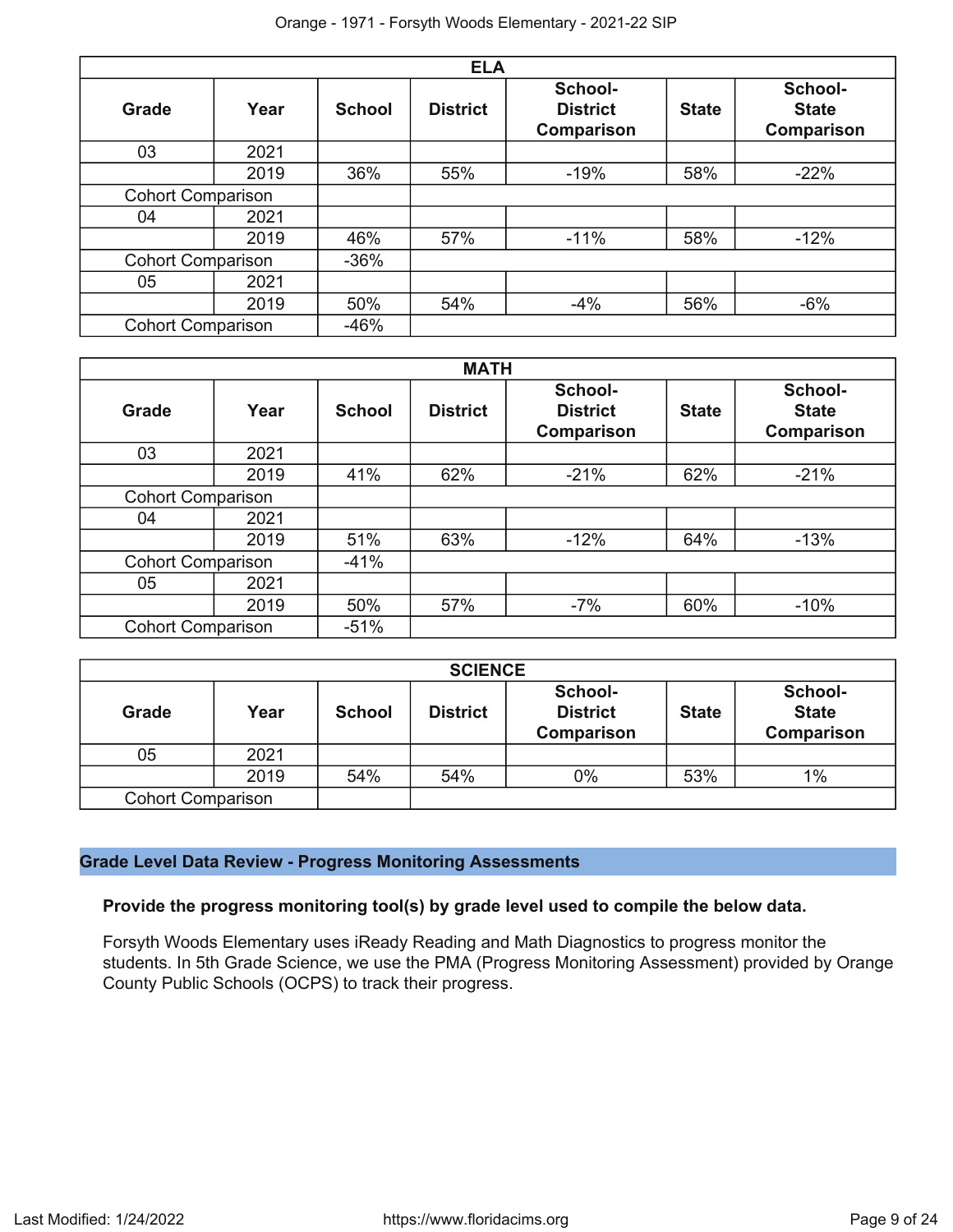|                                        |                                                                 | <b>Grade 1</b> |        |               |
|----------------------------------------|-----------------------------------------------------------------|----------------|--------|---------------|
|                                        | Number/%<br>Proficiency                                         | Fall           | Winter | <b>Spring</b> |
| <b>English Language</b><br><b>Arts</b> | <b>All Students</b>                                             | 73/19%         | 73/32% | 73/44%        |
|                                        | Economically<br>Disadvantaged                                   | 73/19%         | 73/32% | 73/44%        |
|                                        | <b>Students With</b><br><b>Disabilities</b>                     | 5/0%           | 5/20%  | 5/40%         |
|                                        | English Language<br>Learners                                    | 19/0%          | 19/11% | 19/0%         |
|                                        | Number/%<br>Proficiency                                         | Fall           | Winter | <b>Spring</b> |
|                                        | <b>All Students</b>                                             | 73/19%         | 73/29% | 73/41%        |
| <b>Mathematics</b>                     | Economically<br>Disadvantaged                                   | 73/19%         | 73/29% | 73/41%        |
|                                        | <b>Students With</b><br><b>Disabilities</b>                     | 5/0%           | 5/0%   | 5/80%         |
|                                        | English Language<br>Learners                                    | 19/2%          | 19/16% | 19/11%        |
|                                        |                                                                 |                |        |               |
|                                        |                                                                 | <b>Grade 2</b> |        |               |
|                                        | Number/%<br>Proficiency                                         | Fall           | Winter | <b>Spring</b> |
|                                        | <b>All Students</b>                                             | 94/14%         | 94/29% | 94/39%        |
| <b>English Language</b><br><b>Arts</b> | Economically<br>Disadvantaged                                   | 94/14%         | 94/29% | 94/39%        |
|                                        | <b>Students With</b><br><b>Disabilities</b>                     | 11/0%          | 11/27% | 11/27%        |
|                                        | English Language<br>Learners                                    | 35/3%          | 35/14% | 35/20%        |
|                                        | Number/%<br>Proficiency                                         | Fall           | Winter | Spring        |
|                                        | <b>All Students</b>                                             | 94/6%          | 94/16% | 94/36%        |
| <b>Mathematics</b>                     | Economically<br>Disadvantaged                                   | 94/6%          | 94/16% | 94/36%        |
|                                        | <b>Students With</b><br><b>Disabilities</b><br>English Language | 11/0%          | 11/0%  | 11/18%        |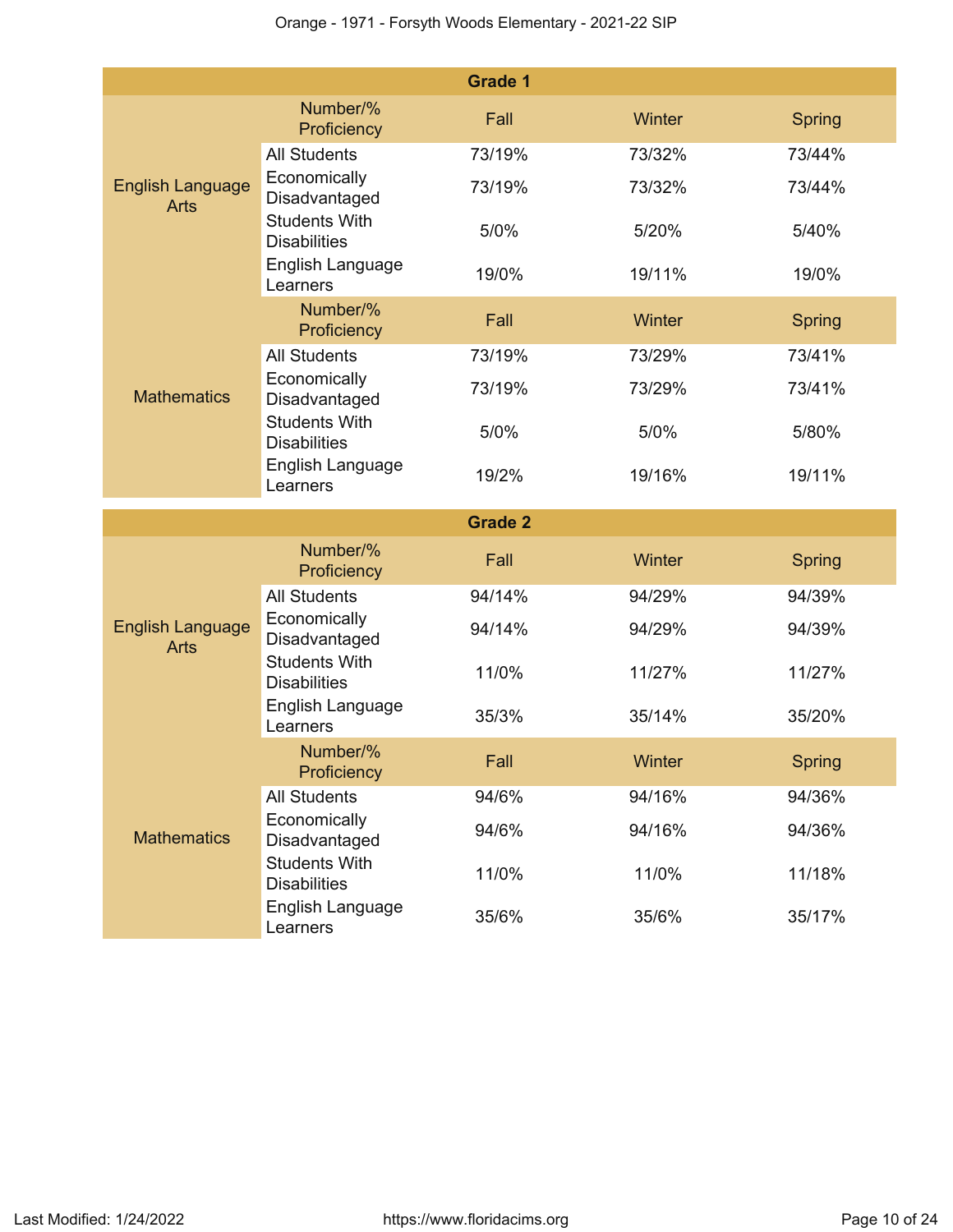|                                        |                                                                 | <b>Grade 3</b> |         |               |
|----------------------------------------|-----------------------------------------------------------------|----------------|---------|---------------|
|                                        | Number/%<br>Proficiency                                         | Fall           | Winter  | Spring        |
| <b>English Language</b><br><b>Arts</b> | <b>All Students</b>                                             | 99/28%         | 99/43%  | 99/53%        |
|                                        | Economically<br>Disadvantaged                                   | 99/28%         | 99/43%  | 99/53%        |
|                                        | <b>Students With</b><br><b>Disabilities</b>                     | 15/13%         | 15/27%  | 15/47%        |
|                                        | English Language<br>Learners                                    | 34/24%         | 34/44%  | 34/53%        |
|                                        | Number/%<br>Proficiency                                         | Fall           | Winter  | <b>Spring</b> |
|                                        | <b>All Students</b>                                             | 99/3%          | 99/19%  | 99/34%        |
| <b>Mathematics</b>                     | Economically<br>Disadvantaged                                   | 99/3%          | 99/19%  | 99/34%        |
|                                        | <b>Students With</b><br><b>Disabilities</b>                     | 15/0%          | 15/6%   | 15/38%        |
|                                        | English Language<br>Learners                                    | 34/3%          | 34/21%  | 34/32%        |
|                                        |                                                                 |                |         |               |
|                                        |                                                                 | <b>Grade 4</b> |         |               |
|                                        | Number/%<br>Proficiency                                         | Fall           | Winter  | Spring        |
|                                        | <b>All Students</b>                                             | 101/26%        | 101/31% | 101/41%       |
| <b>English Language</b>                | Economically<br>Disadvantaged                                   | 101/26%        | 101/31% | 101/41%       |
| <b>Arts</b>                            | <b>Students With</b><br><b>Disabilities</b>                     | 11/9%          | 11/9%   | 11/27%        |
|                                        | English Language<br>Learners                                    | 32/9%          | 32/9%   | 32/13%        |
|                                        | Number/%<br>Proficiency                                         | Fall           | Winter  | <b>Spring</b> |
|                                        | <b>All Students</b>                                             | 101/11%        | 101/26% | 101/38%       |
| <b>Mathematics</b>                     | Economically<br>Disadvantaged                                   | 101/11%        | 101/26% | 101/36%       |
|                                        | <b>Students With</b><br><b>Disabilities</b><br>English Language | 11/0%          | 11/0%   | 11/18%        |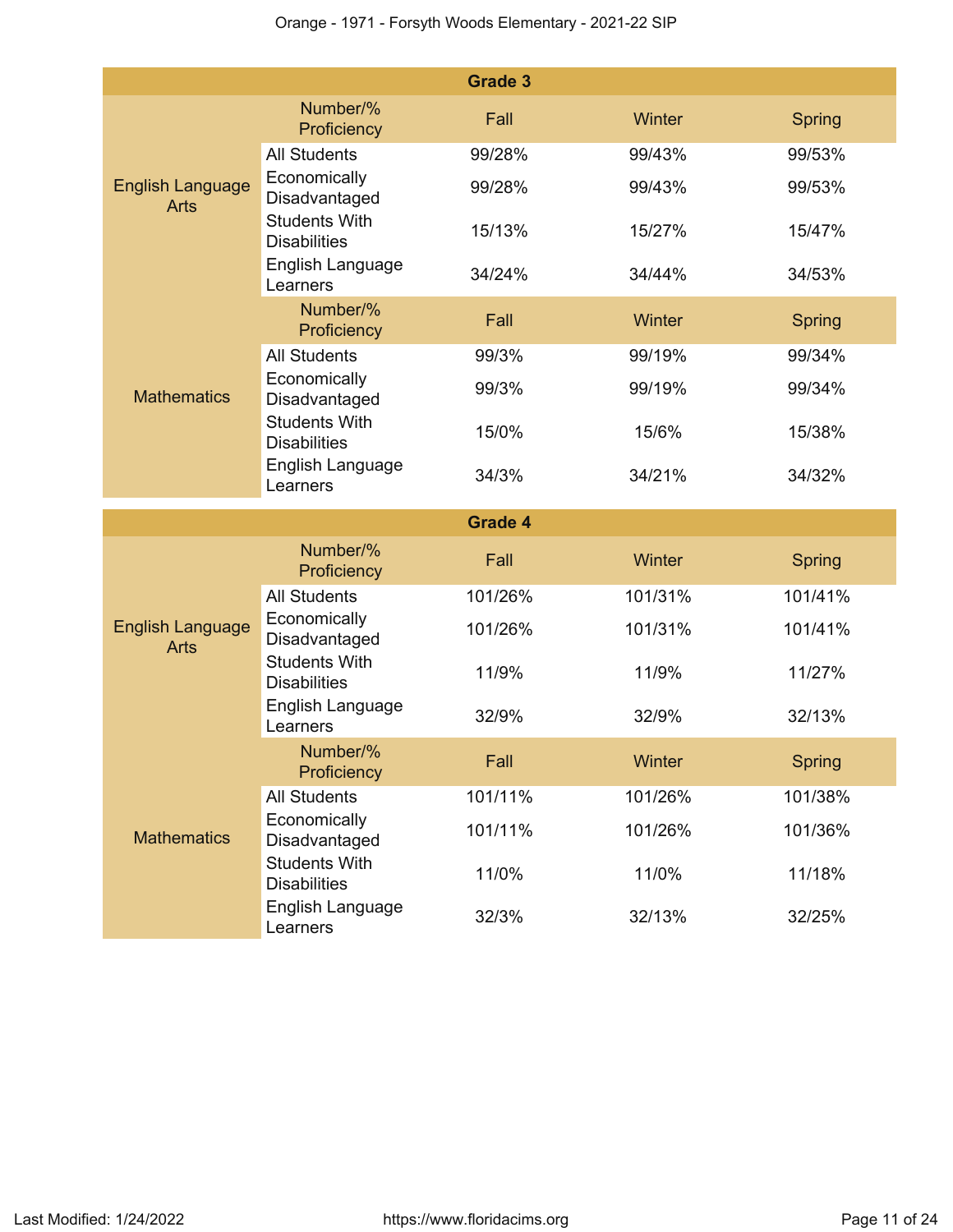|                                        |                                             | <b>Grade 5</b> |         |               |
|----------------------------------------|---------------------------------------------|----------------|---------|---------------|
|                                        | Number/%<br>Proficiency                     | Fall           | Winter  | Spring        |
| <b>English Language</b><br><b>Arts</b> | <b>All Students</b>                         | 100/13%        | 100/21% | 100/23%       |
|                                        | Economically<br>Disadvantaged               | 100/13%        | 100/21% | 100/23%       |
|                                        | <b>Students With</b><br><b>Disabilities</b> | 13/0%          | 13/8%   | 13/23%        |
|                                        | English Language<br>Learners                | 20/0%          | 20/15%  | 20/5%         |
|                                        | Number/%<br>Proficiency                     | Fall           | Winter  | <b>Spring</b> |
|                                        | <b>All Students</b>                         | 100/12%        | 100/23% | 100/28%       |
| <b>Mathematics</b>                     | Economically<br>Disadvantaged               | 100/12%        | 100/23% | 100/28%       |
|                                        | <b>Students With</b><br><b>Disabilities</b> | 13/0%          | 13/8%   | 13/8%         |
|                                        | English Language<br>Learners                | 20/5%          | 20/15%  | 20/20%        |
|                                        | Number/%<br>Proficiency                     | Fall           | Winter  | <b>Spring</b> |
|                                        | <b>All Students</b>                         | 92/66%         | 97/43%  | 100/40%       |
| Science                                | Economically<br>Disadvantaged               | 92/66%         | 97/43%  | 100/40%       |
|                                        | <b>Students With</b><br><b>Disabilities</b> | 13/1%          | 13/1%   | 13/0%         |
|                                        | English Language<br>Learners                | 20/1%          | 20/1%   | 20/2%         |

# **Subgroup Data Review**

|                  |                    |                  |                          | <b>2021 SCHOOL GRADE COMPONENTS BY SUBGROUPS</b> |                   |                           |             |                   |                     |                                 |                       |
|------------------|--------------------|------------------|--------------------------|--------------------------------------------------|-------------------|---------------------------|-------------|-------------------|---------------------|---------------------------------|-----------------------|
| <b>Subgroups</b> | <b>ELA</b><br>Ach. | <b>ELA</b><br>LG | <b>ELA</b><br>LG<br>L25% | <b>Math</b><br>Ach.                              | <b>Math</b><br>LG | <b>Math</b><br>LG<br>L25% | Sci<br>Ach. | <b>SS</b><br>Ach. | <b>MS</b><br>Accel. | Grad<br>Rate<br>2019-20 2019-20 | C & C<br>Accel        |
| <b>SWD</b>       | 11                 | 33               |                          | 12                                               | 14                | 10                        |             |                   |                     |                                 |                       |
| ELL              | 26                 | 27               | 43                       | 24                                               | 29                | 9                         | 11          |                   |                     |                                 |                       |
| <b>BLK</b>       | 35                 |                  |                          | 31                                               |                   |                           |             |                   |                     |                                 |                       |
| <b>HSP</b>       | 35                 | 29               | 35                       | 32                                               | 23                | 13                        | 25          |                   |                     |                                 |                       |
| WHT              | 21                 |                  |                          | 13                                               |                   |                           |             |                   |                     |                                 |                       |
| <b>FRL</b>       | 33                 | 34               | 41                       | 29                                               | 21                | 12                        | 18          |                   |                     |                                 |                       |
|                  |                    |                  |                          | 2019 SCHOOL GRADE COMPONENTS BY SUBGROUPS        |                   |                           |             |                   |                     |                                 |                       |
| <b>Subgroups</b> | <b>ELA</b><br>Ach. | <b>ELA</b><br>LG | <b>ELA</b><br>LG<br>L25% | <b>Math</b><br>Ach.                              | <b>Math</b><br>LG | <b>Math</b><br>LG<br>L25% | Sci<br>Ach. | SS<br>Ach.        | <b>MS</b><br>Accel. | Grad<br>Rate<br>2017-18 2017-18 | C & C<br><b>Accel</b> |
| <b>SWD</b>       | 30                 | 57               | 57                       | 32                                               | 32                | 54                        | 33          |                   |                     |                                 |                       |
| ELL              | 39                 | 60               | 60                       | 48                                               | 49                | 59                        | 58          |                   |                     |                                 |                       |
| <b>ASN</b>       | 64                 |                  |                          | 73                                               |                   |                           |             |                   |                     |                                 |                       |
| <b>BLK</b>       | 52                 | 61               |                          | 52                                               | 63                |                           | 40          |                   |                     |                                 |                       |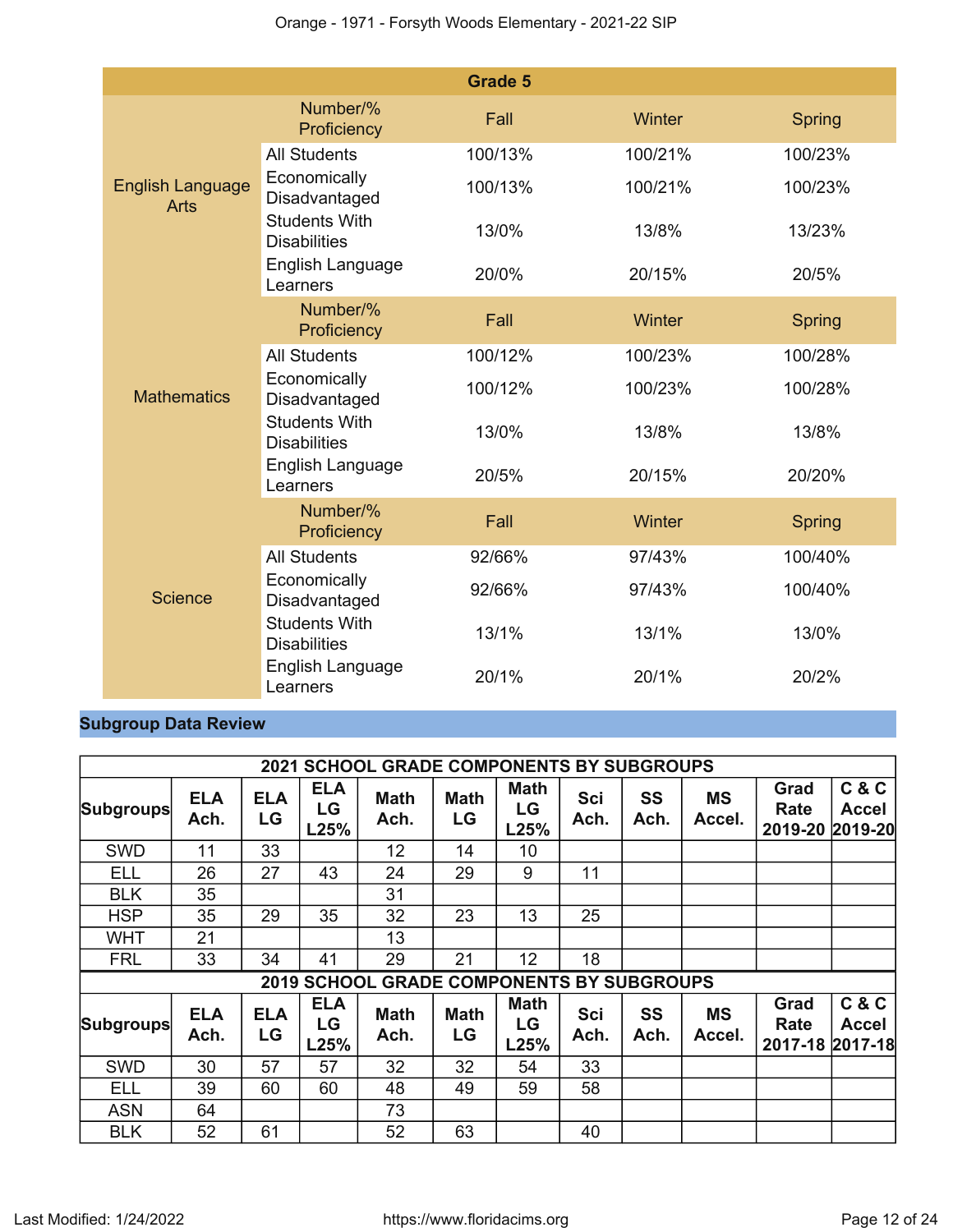|                  |                    |                  |                          | <b>2019 SCHOOL GRADE COMPONENTS BY SUBGROUPS</b> |                   |                           |             |            |                     |                                 |                                  |
|------------------|--------------------|------------------|--------------------------|--------------------------------------------------|-------------------|---------------------------|-------------|------------|---------------------|---------------------------------|----------------------------------|
| <b>Subgroups</b> | <b>ELA</b><br>Ach. | <b>ELA</b><br>LG | <b>ELA</b><br>LG<br>L25% | <b>Math</b><br>Ach.                              | <b>Math</b><br>LG | <b>Math</b><br>LG<br>L25% | Sci<br>Ach. | SS<br>Ach. | <b>MS</b><br>Accel. | Grad<br>Rate<br>2017-18 2017-18 | C & C<br><b>Accel</b>            |
| <b>HSP</b>       | 47                 | 59               | 61                       | 53                                               | 50                | 51                        | 60          |            |                     |                                 |                                  |
| <b>WHT</b>       | 44                 | 50               |                          | 44                                               | 30                |                           |             |            |                     |                                 |                                  |
| <b>FRL</b>       | 43                 | 57               | 58                       | 49                                               | 48                | 49                        | 52          |            |                     |                                 |                                  |
|                  |                    |                  |                          | <b>2018 SCHOOL GRADE COMPONENTS BY SUBGROUPS</b> |                   |                           |             |            |                     |                                 |                                  |
| <b>Subgroups</b> | <b>ELA</b><br>Ach. | <b>ELA</b><br>LG | <b>ELA</b><br>LG<br>L25% | <b>Math</b><br>Ach.                              | <b>Math</b><br>LG | <b>Math</b><br>LG<br>L25% | Sci<br>Ach. | SS<br>Ach. | <b>MS</b><br>Accel. | Grad<br>Rate<br>2016-17         | C & C<br><b>Accel</b><br>2016-17 |
| <b>SWD</b>       | 26                 | 56               | 47                       | 41                                               | 42                | 31                        | 20          |            |                     |                                 |                                  |
| <b>ELL</b>       | 41                 | 60               | 59                       | 54                                               | 44                | 54                        | 21          |            |                     |                                 |                                  |
| <b>ASN</b>       | 80                 |                  |                          | 80                                               |                   |                           |             |            |                     |                                 |                                  |
| <b>BLK</b>       | 52                 | 64               |                          | 74                                               | 71                |                           |             |            |                     |                                 |                                  |
| <b>HSP</b>       | 50                 | 58               | 59                       | 63                                               | 47                | 46                        | 53          |            |                     |                                 |                                  |
| WHT              | 60                 |                  |                          | 80                                               |                   |                           |             |            |                     |                                 |                                  |
| <b>FRL</b>       | 51                 | 59               | 56                       | 65                                               | 50                | 48                        | 52          |            |                     |                                 |                                  |

# **ESSA Data Review**

This data has been updated for the 2021-22 school year as of 10/19/2021.

| <b>ESSA Federal Index</b>                                                       |                    |
|---------------------------------------------------------------------------------|--------------------|
| ESSA Category (TS&I or CS&I)                                                    | [not<br>available] |
| <b>OVERALL Federal Index - All Students</b>                                     | 31                 |
| <b>OVERALL Federal Index Below 41% All Students</b>                             | <b>YES</b>         |
| <b>Total Number of Subgroups Missing the Target</b>                             | 6                  |
| Progress of English Language Learners in Achieving English Language Proficiency | 46                 |
| <b>Total Points Earned for the Federal Index</b>                                | 245                |
| <b>Total Components for the Federal Index</b>                                   | 8                  |
| <b>Percent Tested</b>                                                           | 98%                |
| <b>Subgroup Data</b>                                                            |                    |
| <b>Students With Disabilities</b>                                               |                    |
| Federal Index - Students With Disabilities                                      | 18                 |
| Students With Disabilities Subgroup Below 41% in the Current Year?              | <b>YES</b>         |
| Number of Consecutive Years Students With Disabilities Subgroup Below 32%       | 0                  |
| <b>English Language Learners</b>                                                |                    |
| Federal Index - English Language Learners                                       | 27                 |
| English Language Learners Subgroup Below 41% in the Current Year?               | <b>YES</b>         |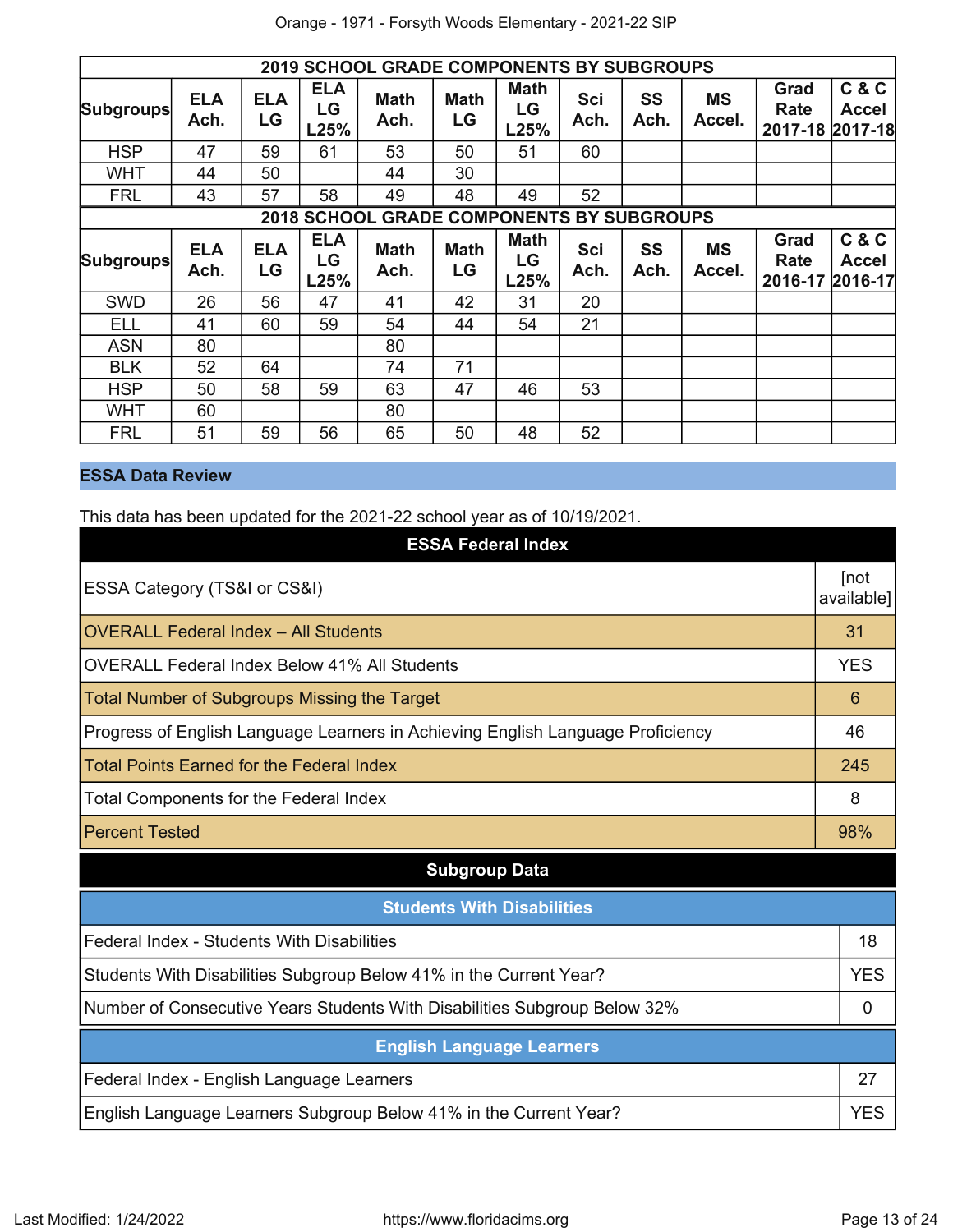| <b>English Language Learners</b>                                               |            |
|--------------------------------------------------------------------------------|------------|
| Number of Consecutive Years English Language Learners Subgroup Below 32%       | 0          |
| <b>Asian Students</b>                                                          |            |
| Federal Index - Asian Students                                                 |            |
| Asian Students Subgroup Below 41% in the Current Year?                         | N/A        |
| Number of Consecutive Years Asian Students Subgroup Below 32%                  | 0          |
| <b>Black/African American Students</b>                                         |            |
| Federal Index - Black/African American Students                                | 33         |
| Black/African American Students Subgroup Below 41% in the Current Year?        | <b>YES</b> |
| Number of Consecutive Years Black/African American Students Subgroup Below 32% | 0          |
| <b>Hispanic Students</b>                                                       |            |
| Federal Index - Hispanic Students                                              | 30         |
| Hispanic Students Subgroup Below 41% in the Current Year?                      | <b>YES</b> |
| Number of Consecutive Years Hispanic Students Subgroup Below 32%               | 0          |
| <b>Multiracial Students</b>                                                    |            |
| Federal Index - Multiracial Students                                           |            |
| Multiracial Students Subgroup Below 41% in the Current Year?                   | N/A        |
| Number of Consecutive Years Multiracial Students Subgroup Below 32%            | 0          |
| <b>Native American Students</b>                                                |            |
| Federal Index - Native American Students                                       |            |
| Native American Students Subgroup Below 41% in the Current Year?               | N/A        |
| Number of Consecutive Years Native American Students Subgroup Below 32%        | 0          |
| <b>Pacific Islander Students</b>                                               |            |
| Federal Index - Pacific Islander Students                                      |            |
| Pacific Islander Students Subgroup Below 41% in the Current Year?              | N/A        |
| Number of Consecutive Years Pacific Islander Students Subgroup Below 32%       | 0          |
| <b>White Students</b>                                                          |            |
| <b>Federal Index - White Students</b>                                          | 25         |
| White Students Subgroup Below 41% in the Current Year?                         | <b>YES</b> |
| Number of Consecutive Years White Students Subgroup Below 32%                  | 0          |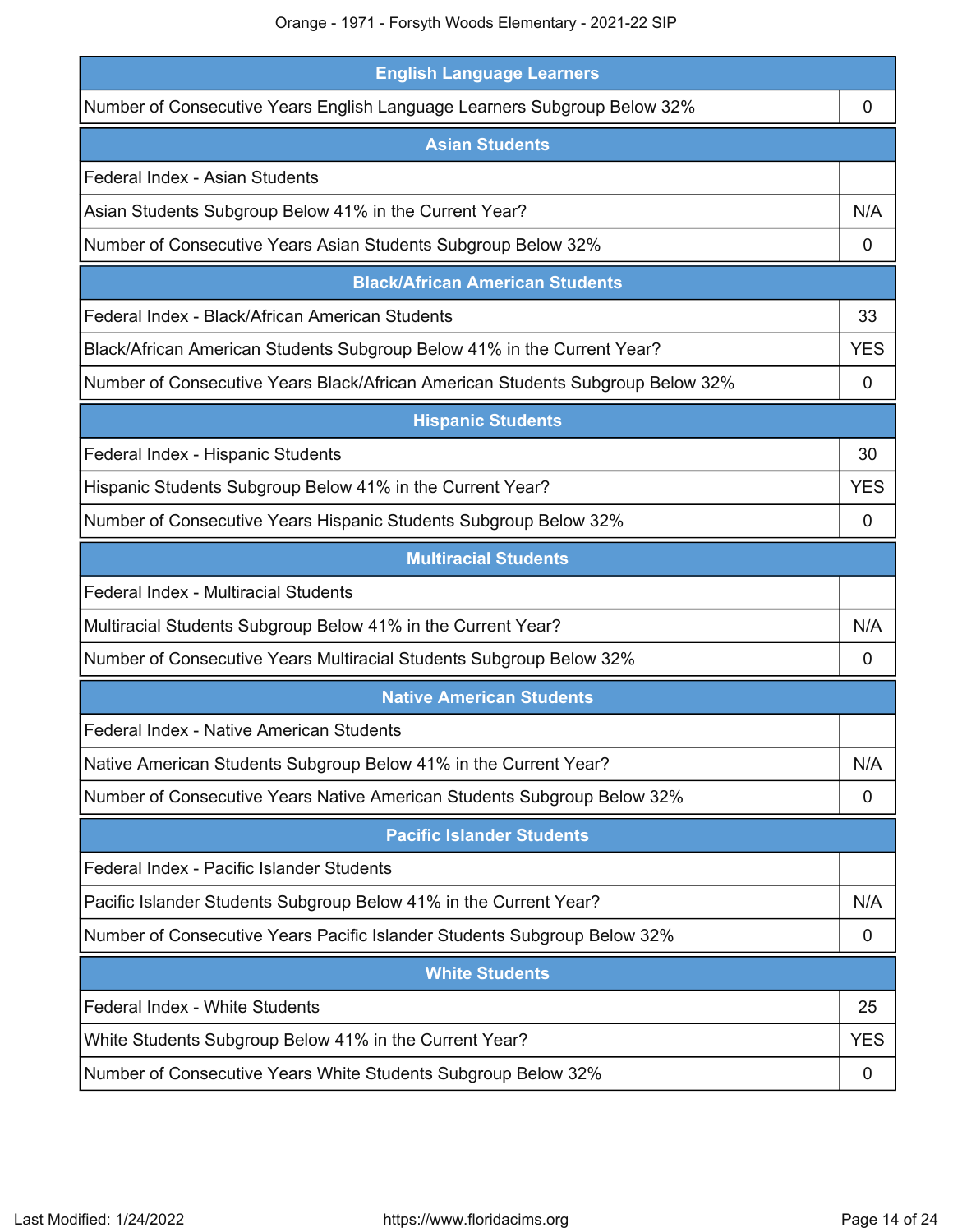| <b>Economically Disadvantaged Students</b>                                         |            |
|------------------------------------------------------------------------------------|------------|
| Federal Index - Economically Disadvantaged Students                                | 29         |
| Economically Disadvantaged Students Subgroup Below 41% in the Current Year?        | <b>YES</b> |
| Number of Consecutive Years Economically Disadvantaged Students Subgroup Below 32% |            |

#### **Analysis**

#### **Data Analysis**

Answer the following analysis questions using the progress monitoring data and state assessment data, if applicable.

#### **What trends emerge across grade levels, subgroups and core content areas?**

An overall trend across grade levels, subgroups and core content areas show that our ELL student proficiency is low (0% in reading and 11% in math) in 1st grade. It climbs to 53% in 3rd Grade Reading and 32% in 3rd Grade Math, only to drop to 5% in reading and 20% in math in 5th grade. Similarly, our SWD students start higher in the lower grade levels (40% proficiency in reading and 80% proficiency in math) only to drop in 5th grade (23% proficiency in reading and 8% proficiency in math). Looking at the Spring 2021 FSA Reading, only 24% of our 3rd graders (now in 4th grade) were proficient, compared to 0% of the SWD students in the same grade level. The 4th graders (now in 5th grade)' proficiency was 25% and only 14% of your SWD students were proficient. In Math, the Spring FSA scores show that the ELL group was 30% in 3rd grade compared to only 17% proficient in 4th grade. The SWD scored 13% in 3rd grade and 0% in 4th grade.

#### **What data components, based off progress monitoring and 2019 state assessments, demonstrate the greatest need for improvement?**

Based on the iReady progress monitoring and the 2019 state assessments, Math continues to be an area where students are underperforming. The i-Ready End of the Year (EOY) showed and overall Proficiency of 33%, compared to 39% in Reading. The overall proficiency is still low across all grade levels and subgroups in both, Reading and Math. Nonetheless, the SWD and the ELL student subgroups performed extremely low around 5% and 27% in 4th and 5th grades. The same trend can be observed in the 2021 FSA Math were 3rd grade had only 36% proficiency, and 4th grade had 39% proficiency.

#### **What were the contributing factors to this need for improvement? What new actions would need to be taken to address this need for improvement?**

The school year 2020-2021 was especially challenging with students attending classes virtually or hybrid. The consistency of instruction suffered with technology issues and the required learning curve that teachers and students had to overcome. ELL students benefit from interacting with peers in English in order to diversify their vocabulary and acquire language skills; that was not possible for many of our students during the pandemic. Our SWD and ELL students require additional support that is best delivered in person. Barring the current pandemic, we expect to provide all students with additional support in the form of Tier 1/Core Support Teachers that will push into classrooms using a Support Facilitation model. In the area of Math, our school will be a pilot school that will implement the use of Symphony Math in all grade levels. The Symphony Math program will focus on math basic skills which in turn will improve basic proficiency in Math facilitating the instruction of more complex concepts.

**What data components, based off progress monitoring and 2019 state assessments, showed the most improvement?**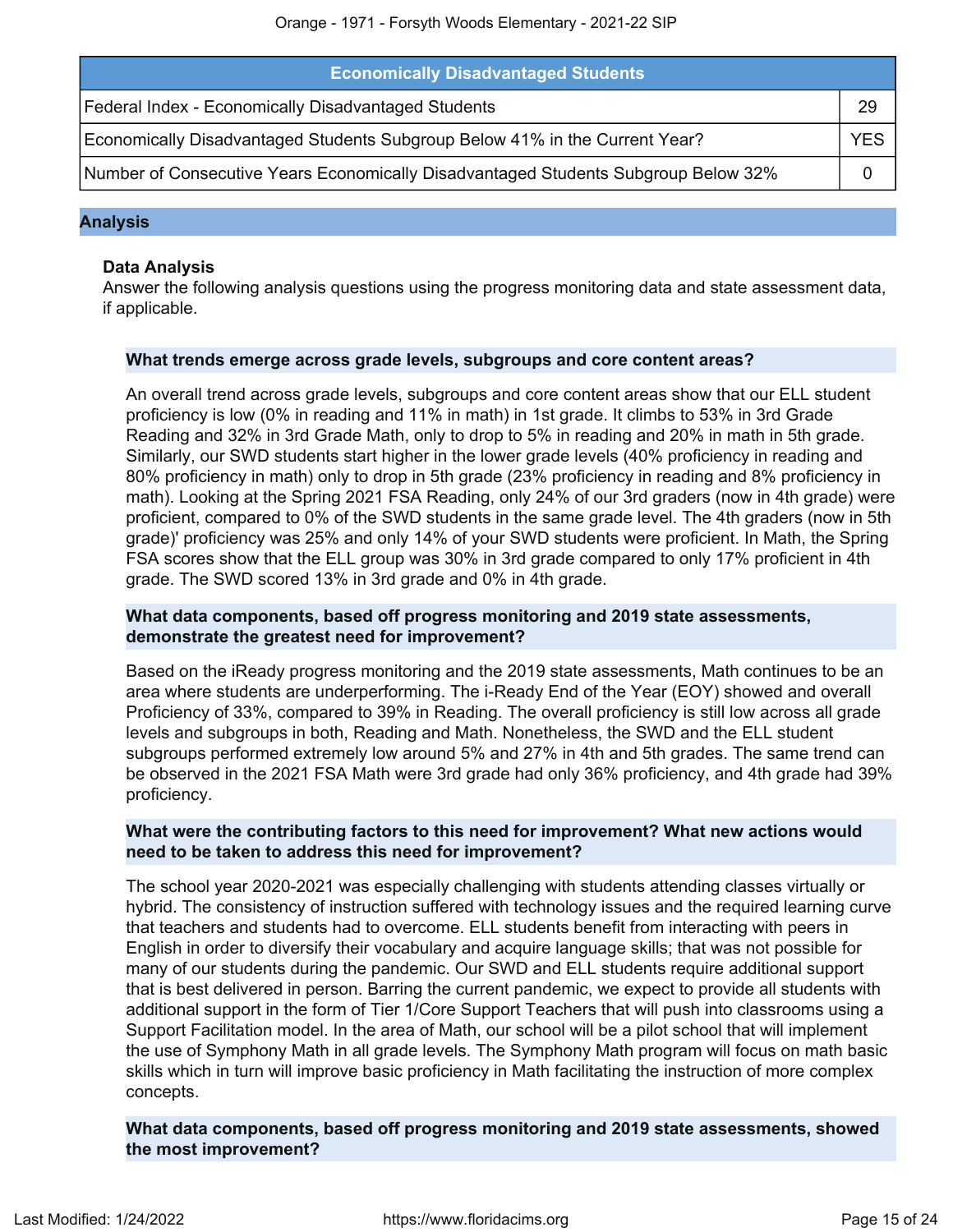Based on the 2019 data, all ESSA subgroups met and exceeded the minimum proficiency required to show improvement and close the achievement gap. Most importantly, the data component that showed the greatest gains was Science proficiency with an increase from 54% in 2018 to 60% in 2019 (+ 6%). The fifth grade team and an instructional coach worked side by side all year to disaggregate Performance Measurement Assessment (PMA) data and adjusted instruction accordingly. In addition, students were invited to a Science and Math Club where they were able to practice the standards and reinforce concepts throughout the year. Currently, this past year the reading and math iReady diagnostics showed improvement from the Beginning of the Year (BOY) to the End of the Year (EOY) diagnostics. BOY Reading started proficiency at 17% and ended at 39%. Math started at 15% proficiency and ended at 33% proficiency.

#### **What were the contributing factors to this improvement? What new actions did your school take in this area?**

One factor that contributed to this improvement was the steady return of the students to a face-toface instructional model. The tutoring program (on weekdays and on Saturdays) served around 160 students thus supporting the lowest 25% and accelerating the instruction of bubble students.

#### **What strategies will need to be implemented in order to accelerate learning?**

Teachers will identify students that would benefit from the use of acceleration strategies based on the BOY iReady Diagnostic in reading and math. Specifically, an acceleration approach to math is used in the intervention block to allow students to be exposed to the standards prior to the actual standard being taught therefore increasing the time the students see the topic/content. With the support of Tier 1 Core Teachers during small groups, the teachers will be able to target the standards or benchmarks that need to be pre-taught. Forsyth Woods school will pilot a supplemental Math program (Symphony Math) that will provide the students with the opportunity to target and practice skills that were or will be pre-taught. We have a Scholastics Leveled Book Room that will be used to further enrich and accelerate student academic progress. Furthermore, our tutoring program, which serves about 150-160 students, will also pre-teach the standards and benchmarks following the District scope and sequence.

#### **Based on the contributing factors and strategies identified to accelerate learning, describe the professional development opportunities that will be provided at the school to support teachers and leaders.**

We will continue iReady professional development for data disaggregation so teachers can create the small groups based on the students' needs in reading and math. Because our school is a pilot school for Symphony Math, our teachers will participate in professional development to guide them through the implementation of the program. To continue developing our staff's skills in Social Emotional Learning, our DPLC SELL Team will share the skills they learn during SELL training.

#### **Provide a description of the additional services that will be implemented to ensure sustainability of improvement in the next year and beyond.**

Even though Math will be our main focus, there is still support and acceleration strategies being used in reading. As for Math, an Intervention teacher focuses on supporting the lowest 30% of students in grades 3-5. Our Tier 1 Core teachers will support Core instruction (Tier 1) in grades K-5 in Reading and Math during small groups. An MTSS Coordinator will support the Tier 3 students (reading and/or math) to ensure students receive interventions needed to achieve.

# **Part III: Planning for Improvement**

<span id="page-15-0"></span>**Areas of Focus:**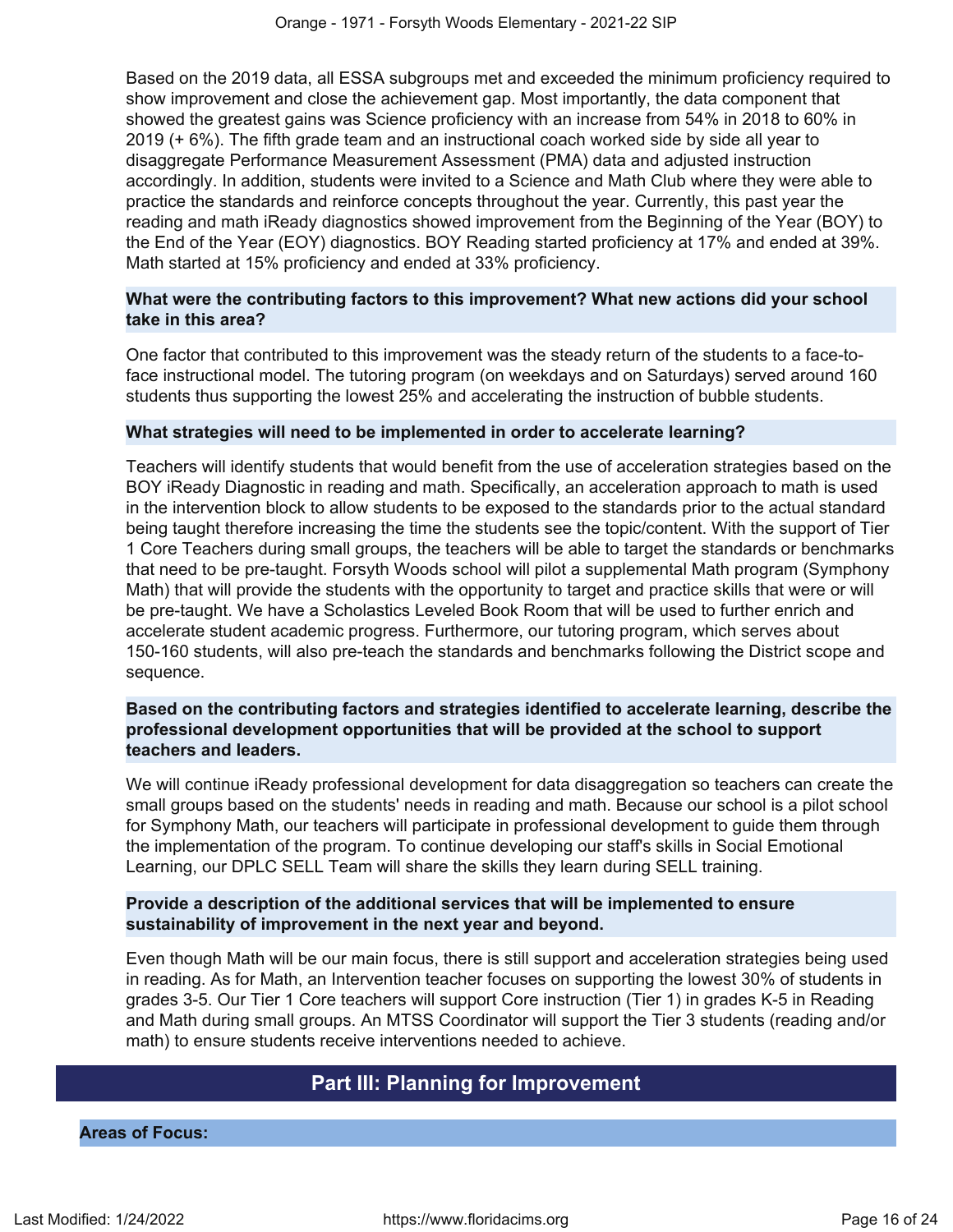|                                                                           | $\sim$ . Then actional Fractice opeenframy relating to math                                                                                                                                                                                                                                                                                                                                                                                                                                                                                                                                                                                    |  |  |  |  |
|---------------------------------------------------------------------------|------------------------------------------------------------------------------------------------------------------------------------------------------------------------------------------------------------------------------------------------------------------------------------------------------------------------------------------------------------------------------------------------------------------------------------------------------------------------------------------------------------------------------------------------------------------------------------------------------------------------------------------------|--|--|--|--|
| Area of<br><b>Focus</b><br><b>Description</b><br>and<br><b>Rationale:</b> | Math proficiency dropped during the 2018/2019 school year from 66% in 2018 to 53% in<br>2019. Currently, based on the iReady Math Diagnostic, math proficiency sits at a 33% for<br>grades 3-5. Learning gains in math showed growth in 2019, but the overall proficiency in<br>math fell to 32% in 2021. Our goal is to increase math proficiency to 66% to bring our<br>school proficiency in line with our previous trajectory.                                                                                                                                                                                                             |  |  |  |  |
| <b>Measureable</b><br><b>Outcome:</b>                                     | The measurable outcome the school plans to achieve is an increase in math proficiency<br>scores from 53% to 66% (increase of 13%) as measured by the Florida Standards<br>Assessment (FSA) in Math.                                                                                                                                                                                                                                                                                                                                                                                                                                            |  |  |  |  |
| <b>Monitoring:</b>                                                        | A progress-monitoring tool will be used by all classroom teachers to track iReady and<br>Symphony Math diagnostics and checkpoints. PLCs will have scheduled data meetings to<br>discuss progress or lack of progress and adjustments to instructional strategies after the<br>conclusion of each CRM.                                                                                                                                                                                                                                                                                                                                         |  |  |  |  |
| <b>Person</b><br>responsible<br>for<br>monitoring<br>outcome:             | Jennifer Zagarella (jennifer.zagarella@ocps.net)                                                                                                                                                                                                                                                                                                                                                                                                                                                                                                                                                                                               |  |  |  |  |
| Evidence-<br>based<br><b>Strategy:</b>                                    | Teachers will use iReady math profile data and instructional grouping reports to build<br>standards based small group intervention and acceleration to support the math standards.<br>This data will be combined with the Symphony Math Benchmark assessments to finetune<br>instruction and target skills. The lowest 30% of students in grades 3-5 will be served by a<br>Math Intervention Teacher who will support the students' needs. Tier 1 Core teachers will<br>support classroom teachers during whole and small group instruction to further tailor<br>instruction to meet the needs of the students (acceleration and enrichment). |  |  |  |  |
| <b>Rationale</b><br>for<br><b>Evidence-</b><br>based<br><b>Strategy:</b>  | The rationale behind utilizing iReady profile and instructional grouping reports is to allow<br>the teachers to create fluid groups of intervention based on actual student data and needs.<br>As we learn more about Symphony Math, we will use their diagnostics to further fine tune<br>the data and adjust instruction.                                                                                                                                                                                                                                                                                                                    |  |  |  |  |

#### **Action Steps to Implement**

Teachers will use iReady math profile and instructional grouping reports to build standards based small intervention groups. The iReady information will be compared to the Symphony Math Benchmark Assessment data to get a better picture of the students and their needs.

**Person Responsible** Kelly Maldonado (kelly.maldonado@ocps.net)

**#1. Instructional Practice specifically relating to Math**

Teachers will administer iReady math diagnostic three times per year, Symphony Benchmarks, Standards Based Unit Assessments, and growth monitoring two times per year to utilize data and adjust small intervention groups.

**Person Responsible** Kelly Maldonado (kelly.maldonado@ocps.net)

Administration and members of the leadership team will monitor data and small intervention group data to make adjustments to instruction and grouping as needed.

**Person Responsible** Kelly Maldonado (kelly.maldonado@ocps.net)

Teachers will administer the three Symphony Math Benchmark assessments required for the implementation of the program. The additional information will be used to further fine tune academic instruction.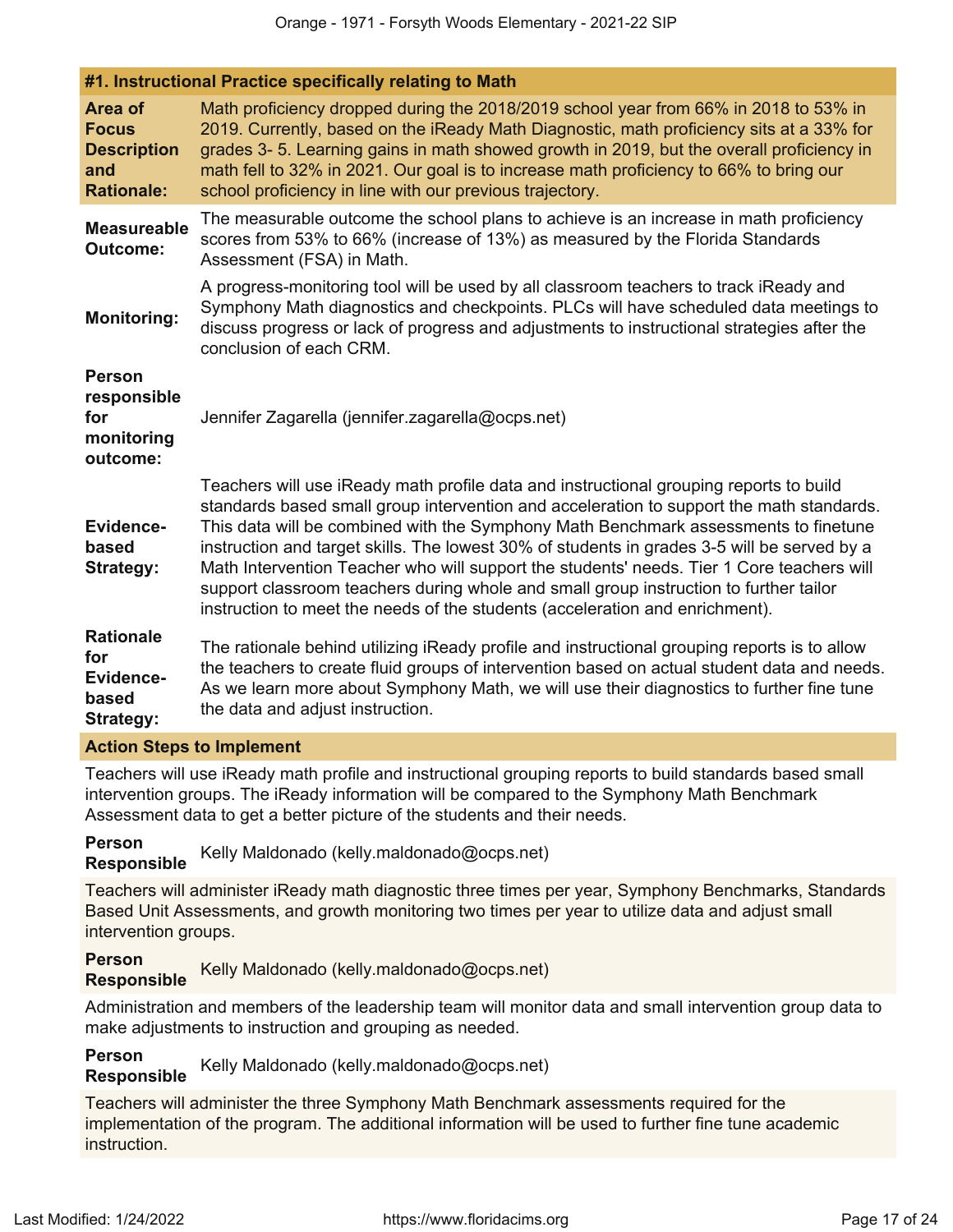**Person** Kelly Maldonado (kelly.maldonado@ocps.net)

After-school tutoring will include targeted groups reinforcing and pre-teaching concepts already presented in

the classroom.

**Person** Kelly Maldonado (kelly.maldonado@ocps.net)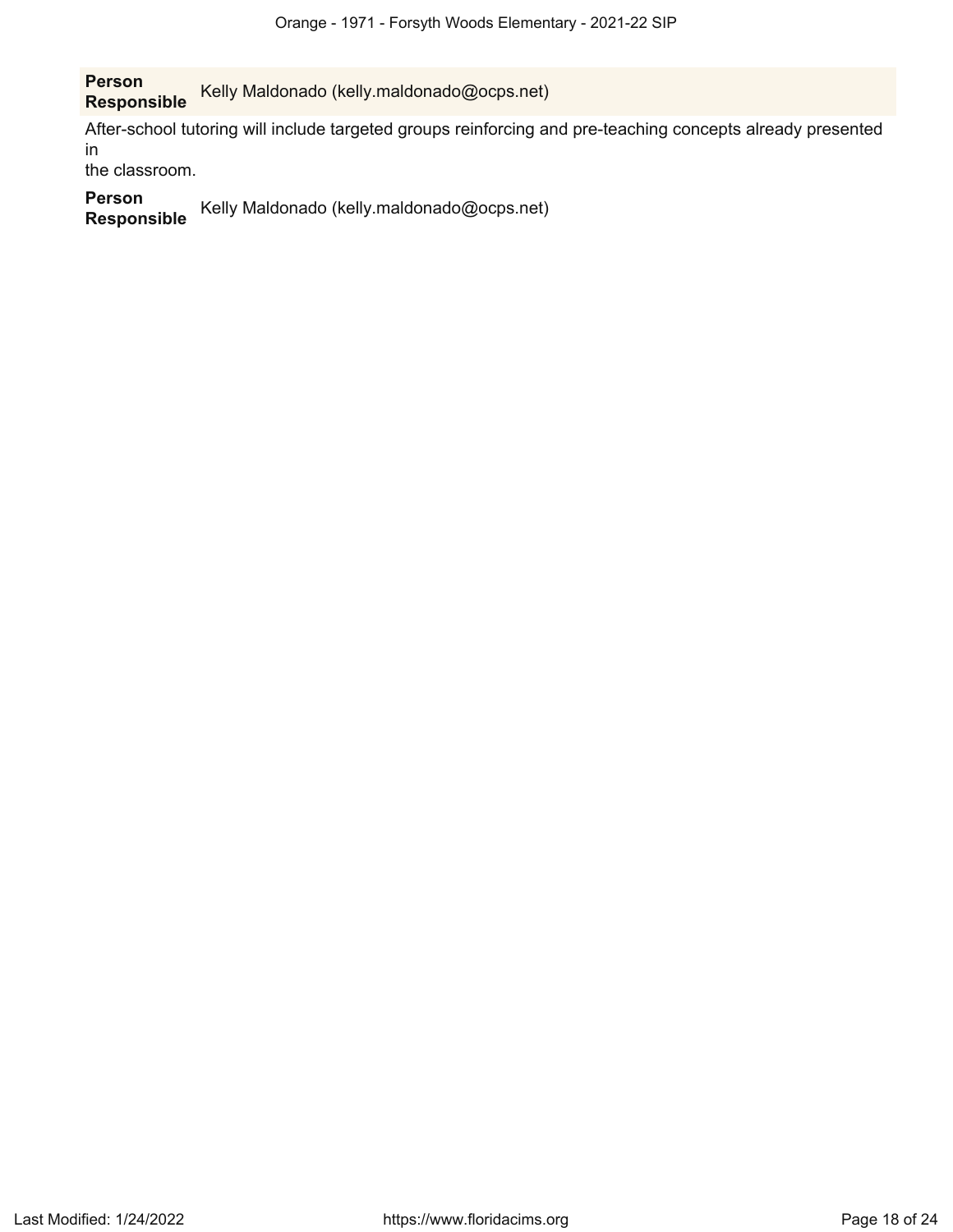| #2. Instructional Practice specifically relating to Math                                                                                                                         |                                                                                                                                                                                                                                                                                                                                                                                                                                                                                                                                                                                                                                                       |  |  |  |  |  |
|----------------------------------------------------------------------------------------------------------------------------------------------------------------------------------|-------------------------------------------------------------------------------------------------------------------------------------------------------------------------------------------------------------------------------------------------------------------------------------------------------------------------------------------------------------------------------------------------------------------------------------------------------------------------------------------------------------------------------------------------------------------------------------------------------------------------------------------------------|--|--|--|--|--|
| <b>Area of</b><br><b>Focus</b><br><b>Description</b><br>and<br><b>Rationale:</b>                                                                                                 | Math learning gains during the 2018/2019 school year improved from 51% to 52%, an<br>increase of 1%. The focus on student' learning gains will also impact and improve overall<br>proficiency. Once the 2021 FSA Math scores are available, this goal may be adjusted.                                                                                                                                                                                                                                                                                                                                                                                |  |  |  |  |  |
| <b>Measureable</b><br><b>Outcome:</b>                                                                                                                                            | The measurable outcome the school plans to achieve is an increase of at least 8% in<br>learning gains--from 52% to 60% as measured by the Florida Standards Assessment<br>(FSA) in Math. This measurable outcome might be adjusted once we receive the FSA<br>scores.                                                                                                                                                                                                                                                                                                                                                                                 |  |  |  |  |  |
| <b>Monitoring:</b>                                                                                                                                                               | The same progress-monitoring tool will be used to identify the students' learning gain goals<br>for the year based on the last FSA scores.                                                                                                                                                                                                                                                                                                                                                                                                                                                                                                            |  |  |  |  |  |
| <b>Person</b><br>responsible<br>for<br>monitoring<br>outcome:                                                                                                                    | Kimberly Hartley (kimberly.hartley@ocps.net)                                                                                                                                                                                                                                                                                                                                                                                                                                                                                                                                                                                                          |  |  |  |  |  |
| Evidence-<br>based<br><b>Strategy:</b>                                                                                                                                           | After-school tutoring will offer a focus on Math acceleration and reinforcement of concepts.<br>Our instructional coaches will also be used to pull- out previously identified students during<br>intervention/enrichment blocks. Additional support will be given to all students utilizing<br>Culturally Responsive Instruction (communication of high-expectations, individualized and<br>differentiated instruction taking into consideration native language and<br>cultural preferences when it comes to Math). Symphony Math will be used to support math<br>instruction and further address areas of need.<br>(TDQs), and Academic Discourse. |  |  |  |  |  |
| <b>Rationale</b><br>for<br>Evidence-<br>based<br><b>Strategy:</b>                                                                                                                | The rationale for selecting this strategy will allow the leadership team and grade level math<br>teams to analyze FSA data and i-Ready student profiles and determine action plans to fit<br>the needs of the individual students.                                                                                                                                                                                                                                                                                                                                                                                                                    |  |  |  |  |  |
| <b>Action Steps to Implement</b>                                                                                                                                                 |                                                                                                                                                                                                                                                                                                                                                                                                                                                                                                                                                                                                                                                       |  |  |  |  |  |
|                                                                                                                                                                                  | Compare i-Ready EOY and FSA Math data to identify the students with the most needs.                                                                                                                                                                                                                                                                                                                                                                                                                                                                                                                                                                   |  |  |  |  |  |
| <b>Person</b><br><b>Responsible</b>                                                                                                                                              | Luriela Clemente (luriela.clemente@ocps.net)                                                                                                                                                                                                                                                                                                                                                                                                                                                                                                                                                                                                          |  |  |  |  |  |
|                                                                                                                                                                                  | Determine resources for intervention and tutoring.                                                                                                                                                                                                                                                                                                                                                                                                                                                                                                                                                                                                    |  |  |  |  |  |
| <b>Person</b><br><b>Responsible</b>                                                                                                                                              | Jennifer Zagarella (jennifer.zagarella@ocps.net)                                                                                                                                                                                                                                                                                                                                                                                                                                                                                                                                                                                                      |  |  |  |  |  |
|                                                                                                                                                                                  | Brief classroom teachers and receive input to create intervention and tutoring groups.                                                                                                                                                                                                                                                                                                                                                                                                                                                                                                                                                                |  |  |  |  |  |
| <b>Person</b><br><b>Responsible</b>                                                                                                                                              | Jennifer Zagarella (jennifer.zagarella@ocps.net)                                                                                                                                                                                                                                                                                                                                                                                                                                                                                                                                                                                                      |  |  |  |  |  |
| Monitor iReady math diagnostic, standards mastery, and growth monitoring data to adjust intervention<br>groups as needed.                                                        |                                                                                                                                                                                                                                                                                                                                                                                                                                                                                                                                                                                                                                                       |  |  |  |  |  |
| <b>Person</b><br><b>Responsible</b>                                                                                                                                              | Jennifer Zagarella (jennifer.zagarella@ocps.net)                                                                                                                                                                                                                                                                                                                                                                                                                                                                                                                                                                                                      |  |  |  |  |  |
| Administration and Instructional Coaches will participate in PLC's to ensure standards based instruction<br>conversations and planning are taking place and assist where needed. |                                                                                                                                                                                                                                                                                                                                                                                                                                                                                                                                                                                                                                                       |  |  |  |  |  |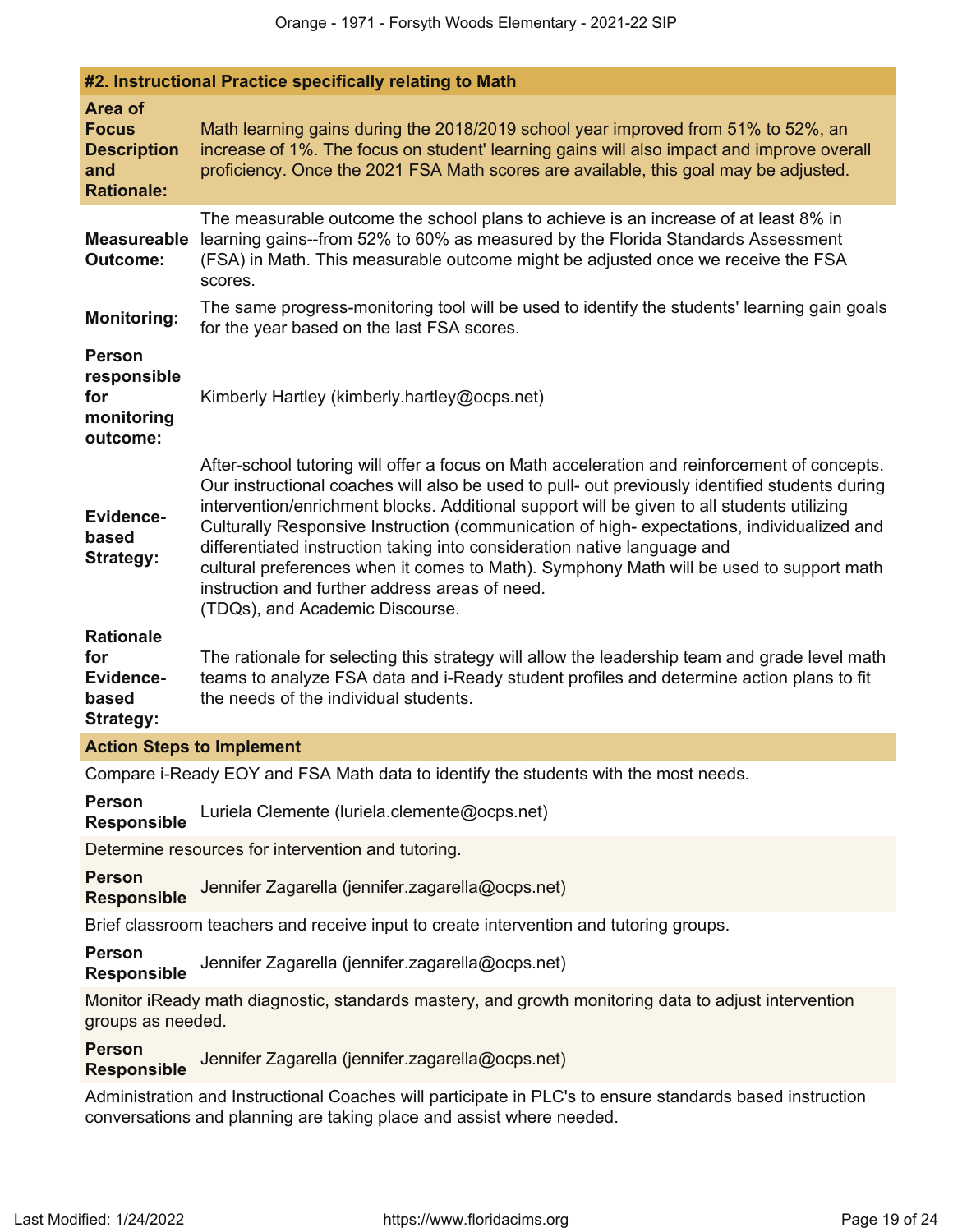**Person Responsible** Kelly Maldonado (kelly.maldonado@ocps.net)

Coaching Cycles for new teachers and teachers who have been identified as needing support based on observations conducted by administration and coaches.

#### **Person**

**Responsible** Jennifer Zagarella (jennifer.zagarella@ocps.net)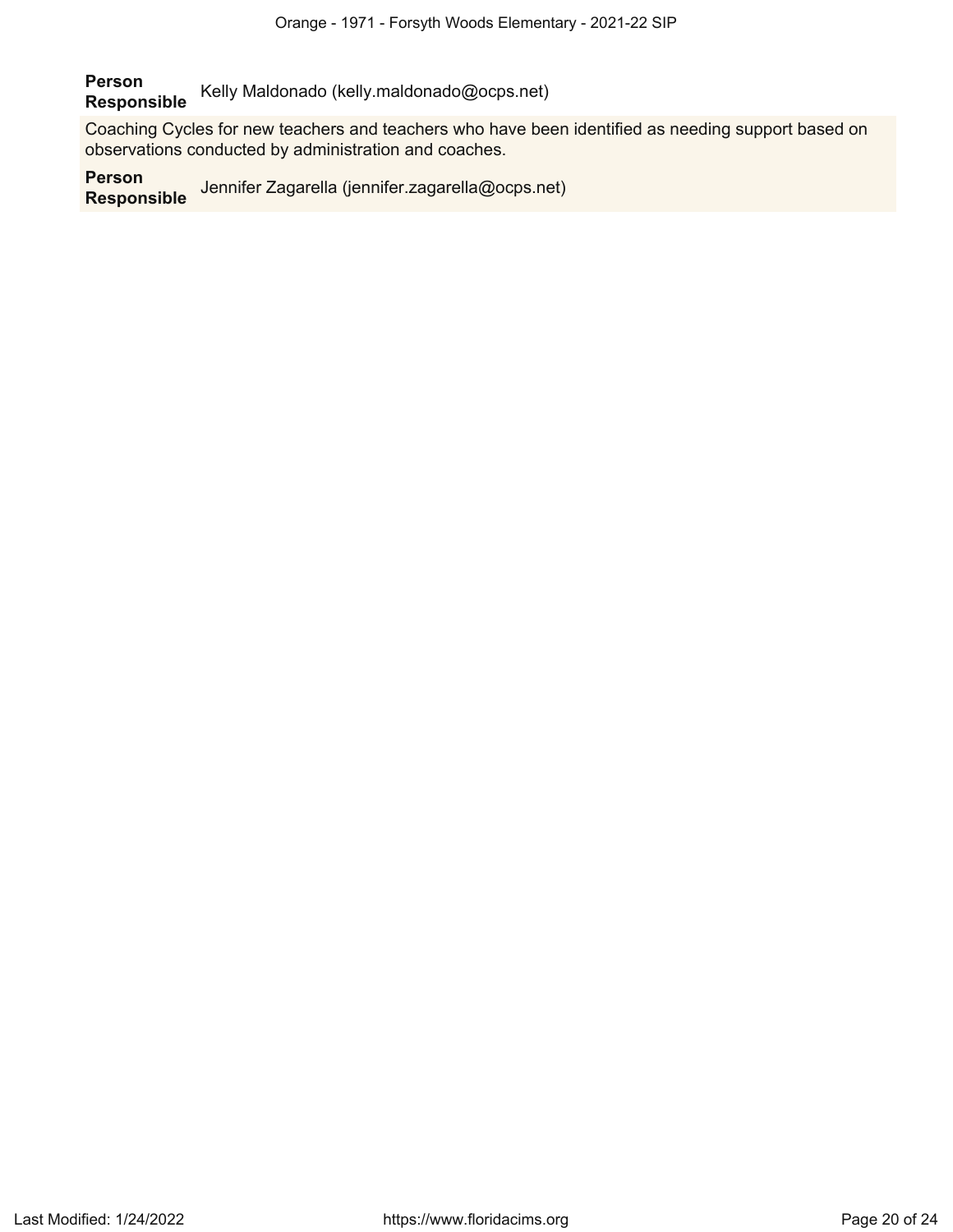**#3. Culture & Environment specifically relating to Social Emotional Learning**

| Area of<br><b>Focus</b><br><b>Description</b><br>and<br><b>Rationale:</b> | To build and establish a culture for social and emotional learning at Forsyth Woods<br>Elementary School with adults and students. Academic learning is enhanced when<br>students have opportunities to interact with others and make meaningful connections to<br>subject matter material. By ensuring that Forsyth Woods Elementary School has a culture<br>for social and emotional learning, we will address the following school needs: decrease<br>students with lower than 90% attendance rates and foster an environment of acceptance<br>and learning.                                                                                                                                                                                                                                                                                                            |  |  |  |  |
|---------------------------------------------------------------------------|----------------------------------------------------------------------------------------------------------------------------------------------------------------------------------------------------------------------------------------------------------------------------------------------------------------------------------------------------------------------------------------------------------------------------------------------------------------------------------------------------------------------------------------------------------------------------------------------------------------------------------------------------------------------------------------------------------------------------------------------------------------------------------------------------------------------------------------------------------------------------|--|--|--|--|
| <b>Measureable</b><br><b>Outcome:</b>                                     | We will decrease the number of students with lower than 90% attendance rates and foster<br>an environment of acceptance and learning.                                                                                                                                                                                                                                                                                                                                                                                                                                                                                                                                                                                                                                                                                                                                      |  |  |  |  |
| <b>Monitoring:</b>                                                        | - Improvement in EWS Attendance data<br>- Panorama survey data<br>- Cognia survey data<br>- Anticipated impact of a culture and climate of student achievement                                                                                                                                                                                                                                                                                                                                                                                                                                                                                                                                                                                                                                                                                                             |  |  |  |  |
| <b>Person</b><br>responsible<br>for<br>monitoring<br>outcome:             | Kelly Maldonado (kelly.maldonado@ocps.net)                                                                                                                                                                                                                                                                                                                                                                                                                                                                                                                                                                                                                                                                                                                                                                                                                                 |  |  |  |  |
| Evidence-<br>based<br><b>Strategy:</b>                                    | Use distributive leadership and social and emotional learning to strengthen team dynamics<br>and collaboration in order to build academic expertise with all students. Forsyth Woods<br>Elementary School will plan and implement two cycles of professional learning to provide<br>training, opportunities for safe practice and examination of impact data. Our school will<br>monitor and measure the impact of implemented professional learning through analysis of<br>culture and climate survey data, needs assessments, classroom observations, and school<br>environment observations. A plan of action will be modified based on data, student needs<br>and adult needs.                                                                                                                                                                                         |  |  |  |  |
| <b>Rationale</b><br>for<br>Evidence-<br>based<br><b>Strategy:</b>         | In order to achieve large-scale and sustainable improvement, it is necessary to invest in<br>the collective capacity of a school building. To create a culture of social and emotional<br>learning with adults and students, it is critical to harness the professional skills and<br>leadership capabilities of everyone in the school. Through a distributive model, our school<br>will strengthen the team dynamics necessary to collectively support positive organizational<br>improvement and change. Research indicates that for sustainable improvement efforts to<br>be realized, collective ownership is necessary. Through a distributive leadership model<br>Forsyth Woods Elementary School can implement efficient and sustainable continuous<br>improvement practices that will support the social, emotional and academic development of<br>every student. |  |  |  |  |

#### **Action Steps to Implement**

Continue developing a common language to support a culture of social and emotional learning with adults and students.

**Person** Kelly Maldonado (kelly.maldonado@ocps.net)

Implement strategies for social and emotional learning with adults and students to positively impact school climate and culture.

**Person Responsible** Luriela Clemente (luriela.clemente@ocps.net)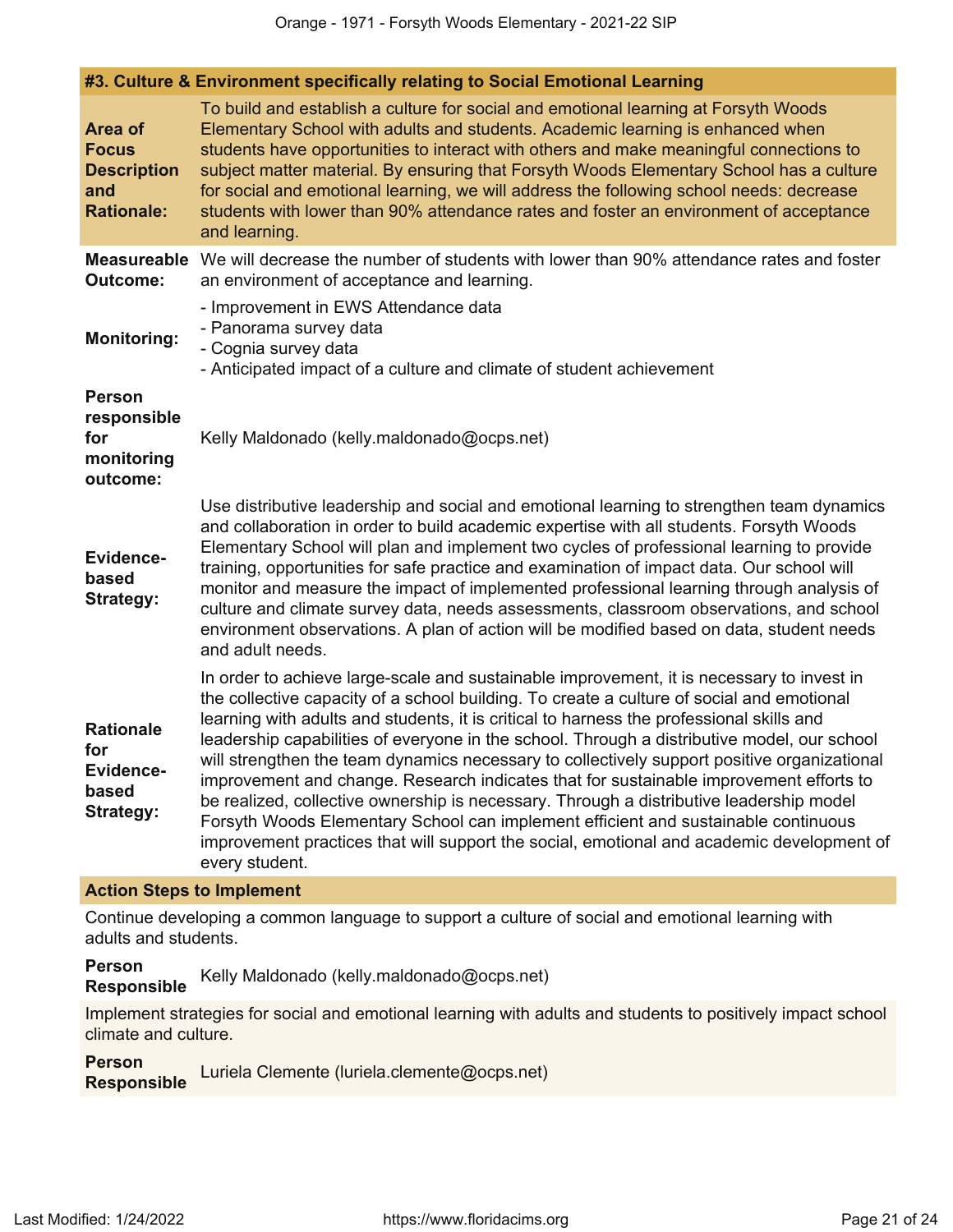|                                                                           | #4. Instructional Practice specifically relating to ELA                                                                                                                                                                                                                                                                                                                                                                                                                                                                                                                                                                                                                                                                                                                                               |  |  |  |  |
|---------------------------------------------------------------------------|-------------------------------------------------------------------------------------------------------------------------------------------------------------------------------------------------------------------------------------------------------------------------------------------------------------------------------------------------------------------------------------------------------------------------------------------------------------------------------------------------------------------------------------------------------------------------------------------------------------------------------------------------------------------------------------------------------------------------------------------------------------------------------------------------------|--|--|--|--|
| Area of<br><b>Focus</b><br><b>Description</b><br>and<br><b>Rationale:</b> | On the 2021 Florida Standards Assessment (FSA), data indicated that 64% of our students<br>scored below a level 3 in English Language Arts (ELA).                                                                                                                                                                                                                                                                                                                                                                                                                                                                                                                                                                                                                                                     |  |  |  |  |
| <b>Measureable</b><br><b>Outcome:</b>                                     | The 2022 ELA FSA will show an increase of at least 16 percentage points from 36% to<br>52%.                                                                                                                                                                                                                                                                                                                                                                                                                                                                                                                                                                                                                                                                                                           |  |  |  |  |
| <b>Monitoring:</b>                                                        | A progress-monitoring tool is used by all classroom teachers to track iReady and CRM<br>summative assessments at the conclusion of each CRM. PLCs will have scheduled data<br>meetings to discuss progress or lack of progress and adjustments to instructional<br>strategies after the conclusion of each CRM.                                                                                                                                                                                                                                                                                                                                                                                                                                                                                       |  |  |  |  |
| <b>Person</b><br>responsible<br>for<br>monitoring<br>outcome:             | Jennifer Zagarella (jennifer.zagarella@ocps.net)                                                                                                                                                                                                                                                                                                                                                                                                                                                                                                                                                                                                                                                                                                                                                      |  |  |  |  |
| Evidence-<br>based<br><b>Strategy:</b>                                    | Teachers will use iReady reading profile data and instructional grouping reports to build<br>standards based small group intervention and acceleration to support the reading<br>standards. This data will be combined with the CRM summative assessments to further<br>identify the specific standards and target skills the students need to improve. The students<br>in grades 1-5 will be served during an FBS Walk-to intervention model designed to work on<br>the students' needs in different domains identified using iReady data (i.e., phonics,<br>vocabulary, fluency, comprehension). Tier 1 Core teachers will support classroom teachers<br>during whole and small group instruction to further tailor instruction to meet the needs of<br>the students (acceleration and enrichment). |  |  |  |  |
| <b>Rationale</b><br>for<br>Evidence-<br>based<br><b>Strategy:</b>         | The rationale behind utilizing iReady profile and instructional grouping reports is to allow<br>the teachers to create fluid groups of intervention based on actual student data and needs.<br>Data meetings are conducted after the conclusion of each CRM and intervention groups<br>are adjusted as needed based on the assessment results.                                                                                                                                                                                                                                                                                                                                                                                                                                                        |  |  |  |  |
| <b>Action Steps to Implement</b>                                          |                                                                                                                                                                                                                                                                                                                                                                                                                                                                                                                                                                                                                                                                                                                                                                                                       |  |  |  |  |

Teachers will use iReady reading profile and instructional grouping reports to build standards based small intervention groups.

**Person Responsible** Kelly Maldonado (kelly.maldonado@ocps.net)

Teachers will administer iReady reading diagnostic three times per year, growth monitoring two times per year, and CRM Standards Based Unit Assessments to utilize data and adjust small intervention groups.

**Person Responsible** Kelly Maldonado (kelly.maldonado@ocps.net)

Administration and members of the leadership team will monitor data and small intervention group data to make adjustments to instruction and grouping as needed.

# **Person**

**Responsible** Kelly Maldonado (kelly.maldonado@ocps.net)

After-school tutoring will include targeted groups reinforcing and pre-teaching concepts already presented in

the classroom.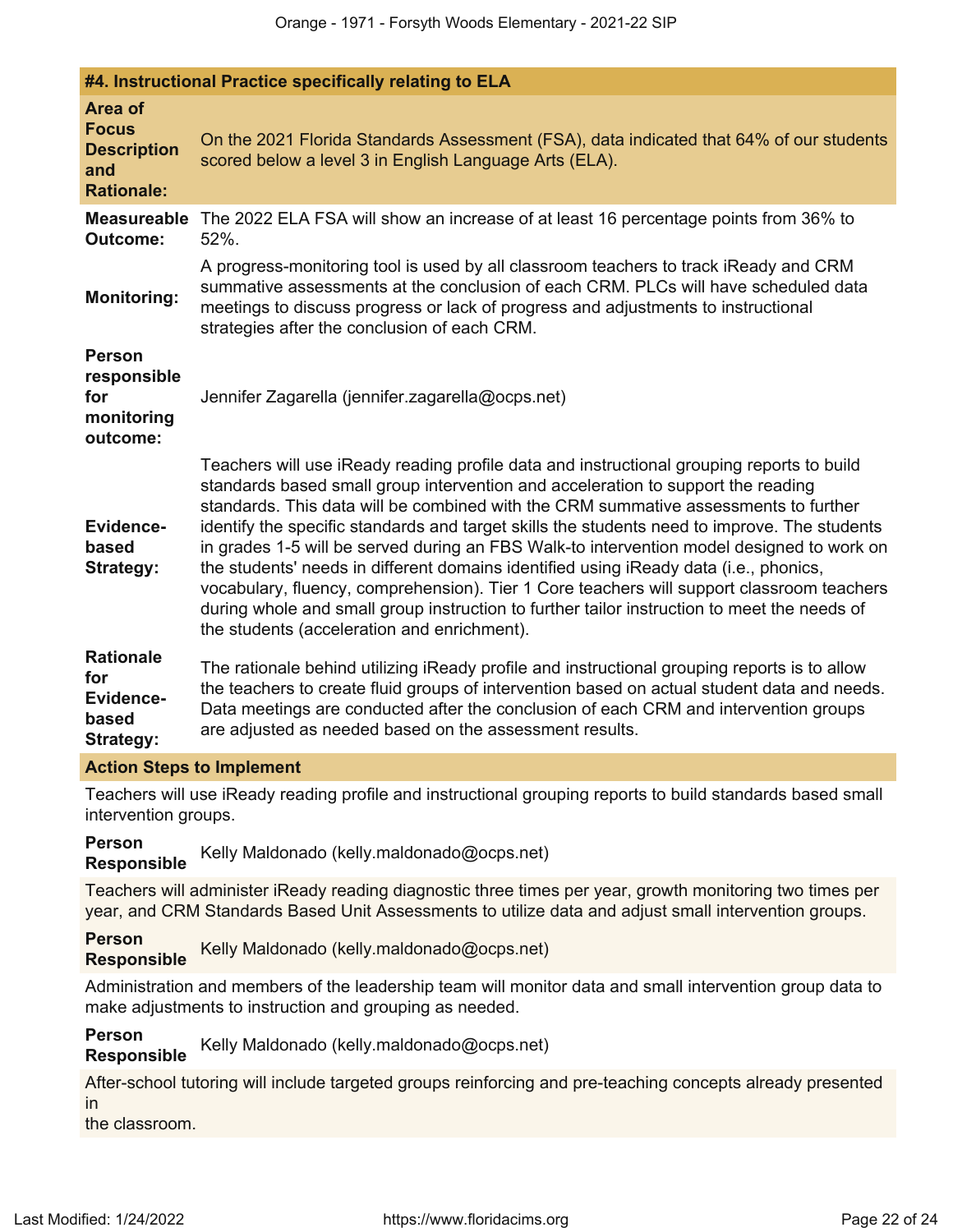**Person Responsible** Kelly Maldonado (kelly.maldonado@ocps.net)

#### **Additional Schoolwide Improvement Priorities**

Using the [SafeSchoolsforAlex.org](https://www.safeschoolsforalex.org/fl-school-safety-dashboard/), compare the discipline data of the school to discipline data across the state and provide primary or secondary areas of concern that the school will monitor during the upcoming school year. Include how the school culture and environment will be monitored through the lens of behavior or discipline data.

**For the year 2019, Forsyth Woods reported 1.3 incidents per 100 students, compared to the State average of 1.0 per 100 students. Specifically, the violent incident rate was 1.09 per 100 students- this rate is considered above the state average of 1.0 incidents per 100 students. We will continue to apply Social Emotional SELL strategies to foster relationship with students. By implementing and monitoring SELL strategies we will be proactive in identifying at-risk students and providing services and interventions as needed.**

## **Part IV: Positive Culture & Environment**

<span id="page-22-0"></span>A positive school culture and environment reflects: a supportive and fulfilling environment, learning conditions that meet the needs of all students, people who are sure of their roles and relationships in student learning, and a culture that values trust, respect and high expectations. Consulting with various stakeholder groups to employ school improvement strategies that impact the positive school culture and environment are critical. Stakeholder groups more proximal to the school include teachers, students, and families of students, volunteers, and school board members. Broad stakeholder groups include early childhood providers, community colleges and universities, social services, and business partners.

Stakeholders play a key role in school performance and addressing equity. Consulting various stakeholder groups is critical in formulating a statement of vision, mission, values, goals, and employing school improvement strategies.

#### **Describe how the school addresses building a positive school culture and environment.**

A positive school culture and environment reflects: a supportive and fulfilling environment, learning conditions that meet the needs of all students, people who are sure of their roles and relationships in student learning, and a culture that values trust, respect and high expectations. Consulting with various stakeholder groups to employ school improvement strategies that impact the positive school culture and environment are critical. Stakeholder

groups more proximal to the school include teachers, students, and families of students, volunteers, and school board members. Broad stakeholder groups include early childhood providers, community colleges and universities, social services, and business partners. Stakeholders play a key role in school performance and addressing equity. Consulting various stakeholder groups is critical in formulating a statement of vision, mission, values, goals, and employing school improvement strategies.

#### **Identify the stakeholders and their role in promoting a positive culture and environment at the school.**

In order to establish a positive school culture and climate, all schools engage in ongoing, district-wide professional learning on leveraging social and emotional learning as well as leadership for student success.